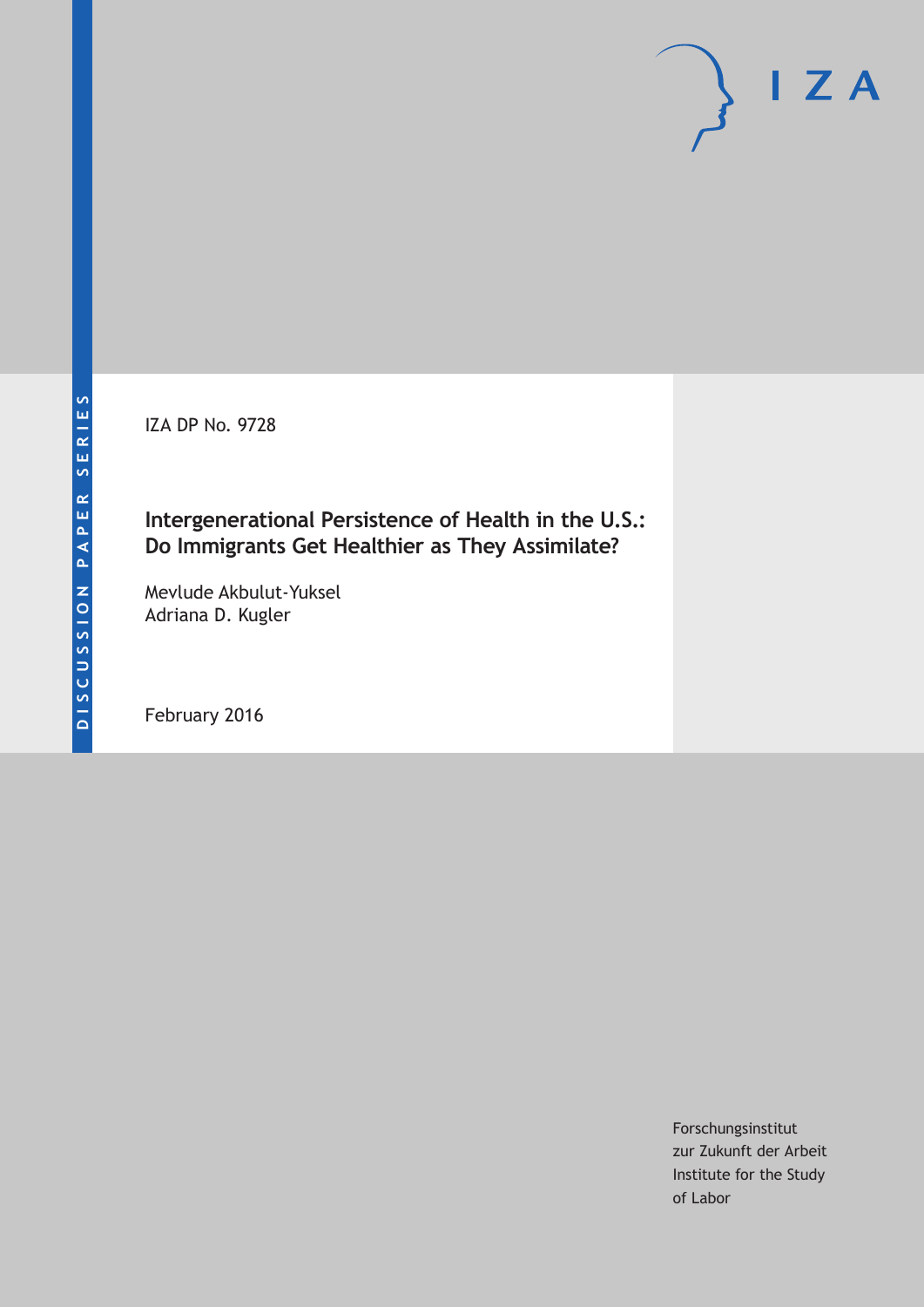# **Intergenerational Persistence of Health in the U.S.: Do Immigrants Get Healthier as They Assimilate?**

**Mevlude Akbulut-Yuksel** 

*Dalhousie University and IZA* 

### **Adriana D. Kugler**

*Georgetown University, NBER, CEPR and IZA* 

Discussion Paper No. 9728 February 2016

IZA

P.O. Box 7240 53072 Bonn **Germany** 

Phone: +49-228-3894-0 Fax: +49-228-3894-180 E-mail: iza@iza.org

Any opinions expressed here are those of the author(s) and not those of IZA. Research published in this series may include views on policy, but the institute itself takes no institutional policy positions. The IZA research network is committed to the IZA Guiding Principles of Research Integrity.

The Institute for the Study of Labor (IZA) in Bonn is a local and virtual international research center and a place of communication between science, politics and business. IZA is an independent nonprofit organization supported by Deutsche Post Foundation. The center is associated with the University of Bonn and offers a stimulating research environment through its international network, workshops and conferences, data service, project support, research visits and doctoral program. IZA engages in (i) original and internationally competitive research in all fields of labor economics, (ii) development of policy concepts, and (iii) dissemination of research results and concepts to the interested public.

IZA Discussion Papers often represent preliminary work and are circulated to encourage discussion. Citation of such a paper should account for its provisional character. A revised version may be available directly from the author.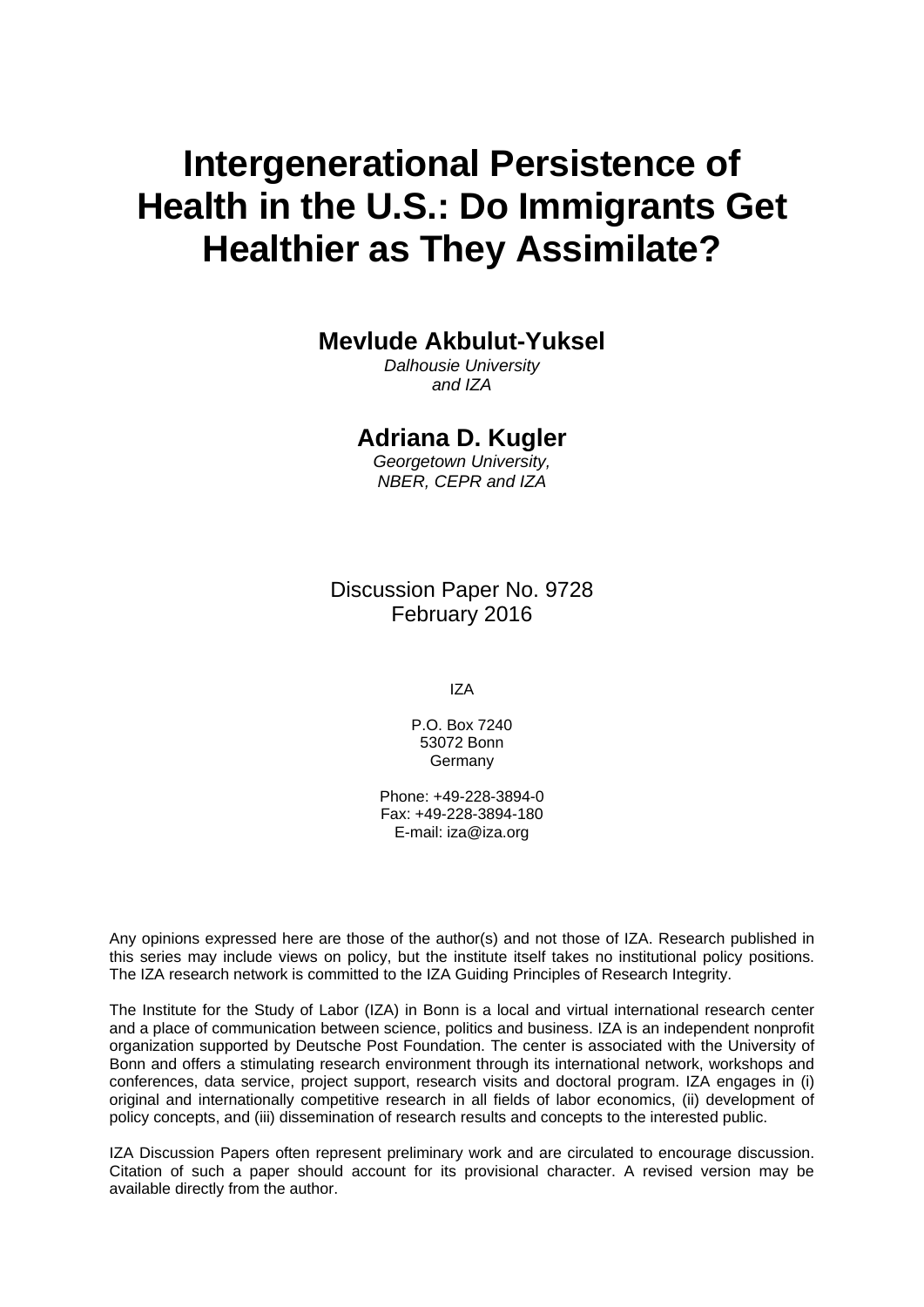IZA Discussion Paper No. 9728 February 2016

## **ABSTRACT**

### **Intergenerational Persistence of Health in the U.S.: Do Immigrants Get Healthier as They Assimilate?1**

It is well known that a substantial part of income and education is passed on from parents to children, generating substantial persistence in socio-economic status across generations. In this paper, we examine whether another form of human capital, health, is also largely transmitted from generation to generation, contributing to limited socio-economic mobility. Using data from the NLSY, we first present new evidence on intergenerational transmission of health outcomes in the U.S., including weight, height, the body mass index (BMI), asthma and depression for both natives and immigrants. We show that both native and immigrant children inherit a prominent fraction of their health status from their parents, and that, on average, immigrants experience higher persistence than natives in weight and BMI. We also find that mothers' education decreases children's weight and BMI for natives, while single motherhood increases weight and BMI for both native and immigrant children. Finally, we find that the longer immigrants remain in the U.S., the less intergenerational persistence there is and the more immigrants look like native children. Unfortunately, the more generations immigrant families remain in the U.S., the more children of immigrants resemble natives' higher weights, higher BMI and increased propensity to suffer from asthma.

JEL Classification: J61, J62, I12, I14

Keywords: health status, intergenerational mobility, immigrants

Corresponding author:

 $\overline{a}$ 

Adriana D. Kugler McCourt School of Public Policy Georgetown University Old North Building, Suite 311 37<sup>th</sup> and O Streets, N.W. Washington, D.C. 20057 USA E-mail: adriana.kugler@georgetown.edu

<sup>1</sup> We are grateful to seminar participants at the University of Houston, IZA and at the Royal Economic Society Conference in Warwick.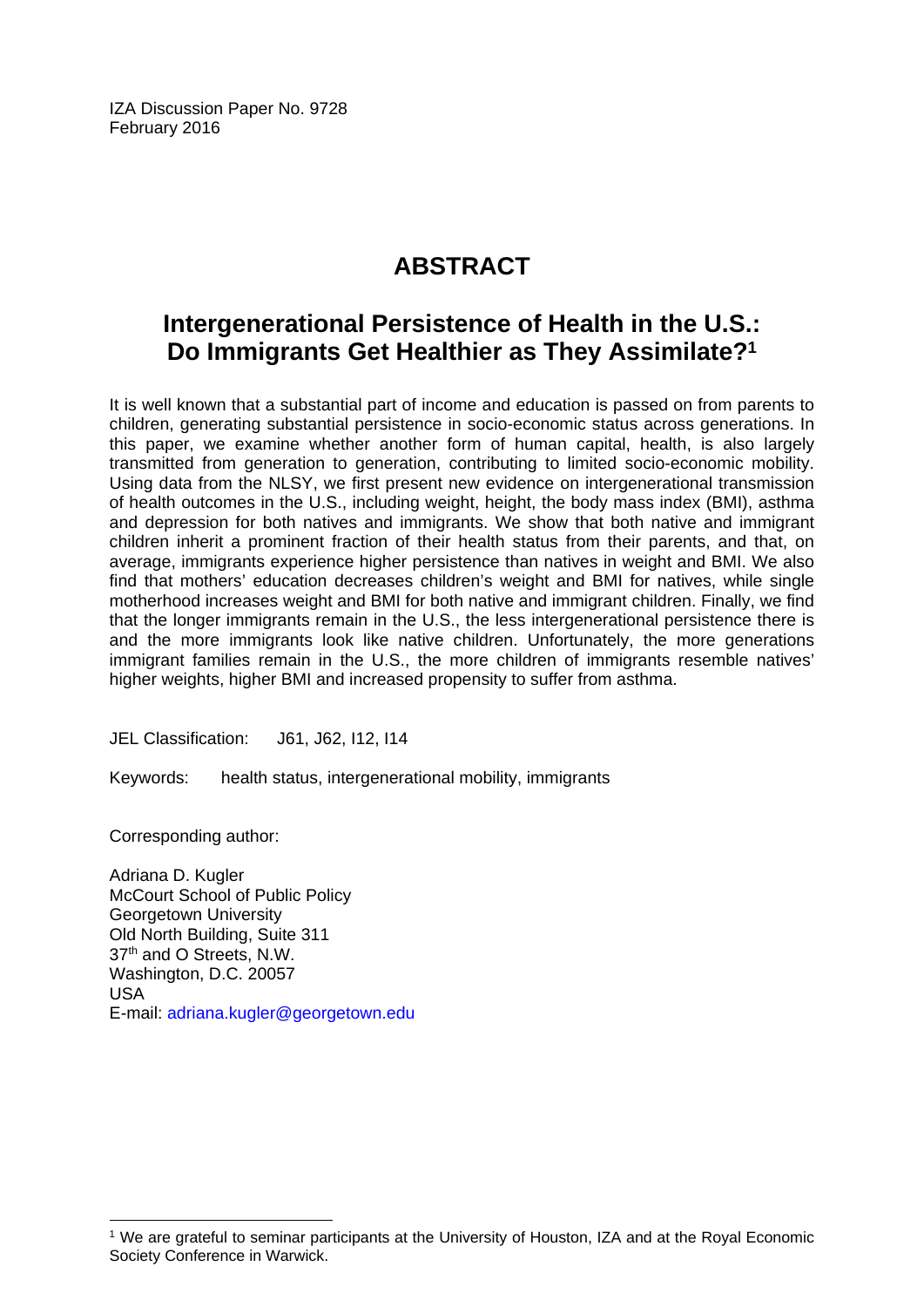#### **I. Introduction**

Even in a society that is considered highly mobile like the United States, it is well established that socio-economic status is largely determined by parental income. Several studies have shown that the income of both natives and immigrants is highly correlated to the income of their parents (Solon, 1992; Zimmerman, 1992; Borjas, 1992), pointing to a high level of persistence in socio-economic status and limited opportunities for social mobility. These studies, however, have not decomposed the estimated intergenerational income correlations into causal components. Such decomposition would help to identify factors that promote or delay mobility and also identify possible policies to increase social mobility. A further decomposition would help to identify the extent to which the causal components reflect genetic or environmental influences addressing the nature versus nurture debate. Human capital theory suggests that education and health are key endowments affecting intergenerational transmission of economic status and earnings (Behrman et al, 1994).

While a substantial literature focuses on the intergenerational transmission of schooling, much less work has focused on the intergenerational transmission of health. However, a growing literature shows that aside from education, health status such as height (Persico et al., 2004; Case and Paxson, 2008), obesity (Cawley, 2004), and health conditions (Currie and Madrian, 1999) are also important determinants of earnings differentials. Health capital is an important component of an individual's stock of human capital affecting labor market outcomes (Mushkin, 1962; Grossman, 1972; Currie and Madrian, 1999). The literature on intergenerational transmission of socio-economic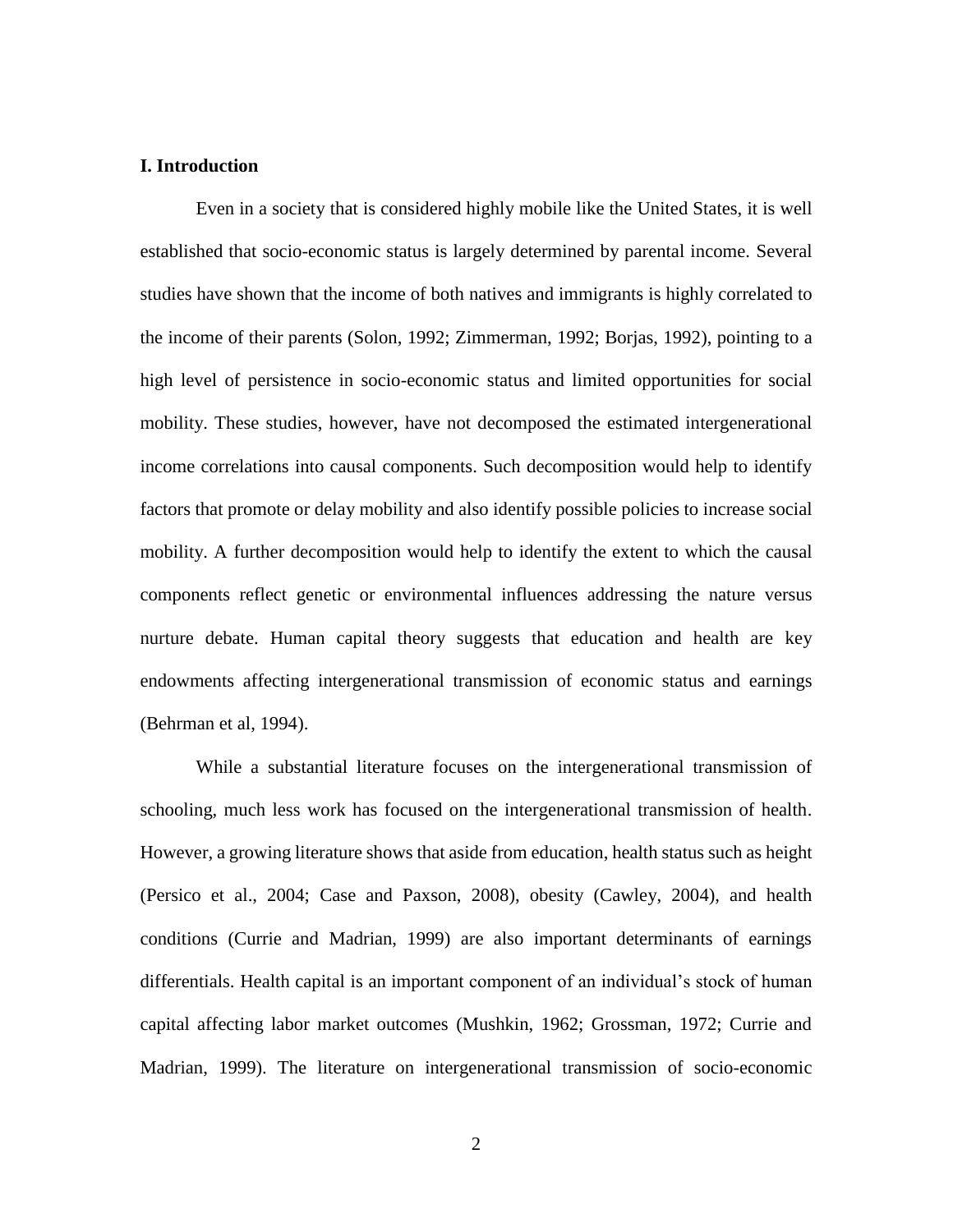outcomes has so far focused almost exclusively on cognitive skills and investments in education. Just as importantly, intergenerational mobility in non-cognitive attributes, including individual's physical and mental health, may also provide important insights in understanding high persistence in economic status.

The objective of this paper is to examine the extent of intergenerational transmission in health outcomes including weight, height, the body mass index (BMI), asthma and depression. We investigate these intergenerational correlations separately for natives and immigrants from different generations. We address two questions about the intergenerational transmission of health status. First, we examine the extent of the intergenerational transmission of health for natives and immigrants and ask whether these intergenerational correlations differ between natives and immigrants. Second, we investigate whether those who have been in the U.S for various generations are more mobile compared to more recent immigrants. That is, do immigrants assimilate towards natives as they stay in the United States for more generations?

To answer these questions, we use a nationally representative data set, the National Longitudinal Survey of Youth, which follows mothers in 1979 through 2004 and their children in 1994 through 2004. This feature of the data set enables us to link mother and their children as well as sibling mothers. This is important because we can compare the health outcomes of children of sisters (i.e., cousins), thus controlling for grandparents' fixed effects and accounting for many prominent genetic and environmental attributes that are common in a family tree.

To preview our main results, we find that both native and immigrant children attain an important fraction of their health capital from their mother. We further show that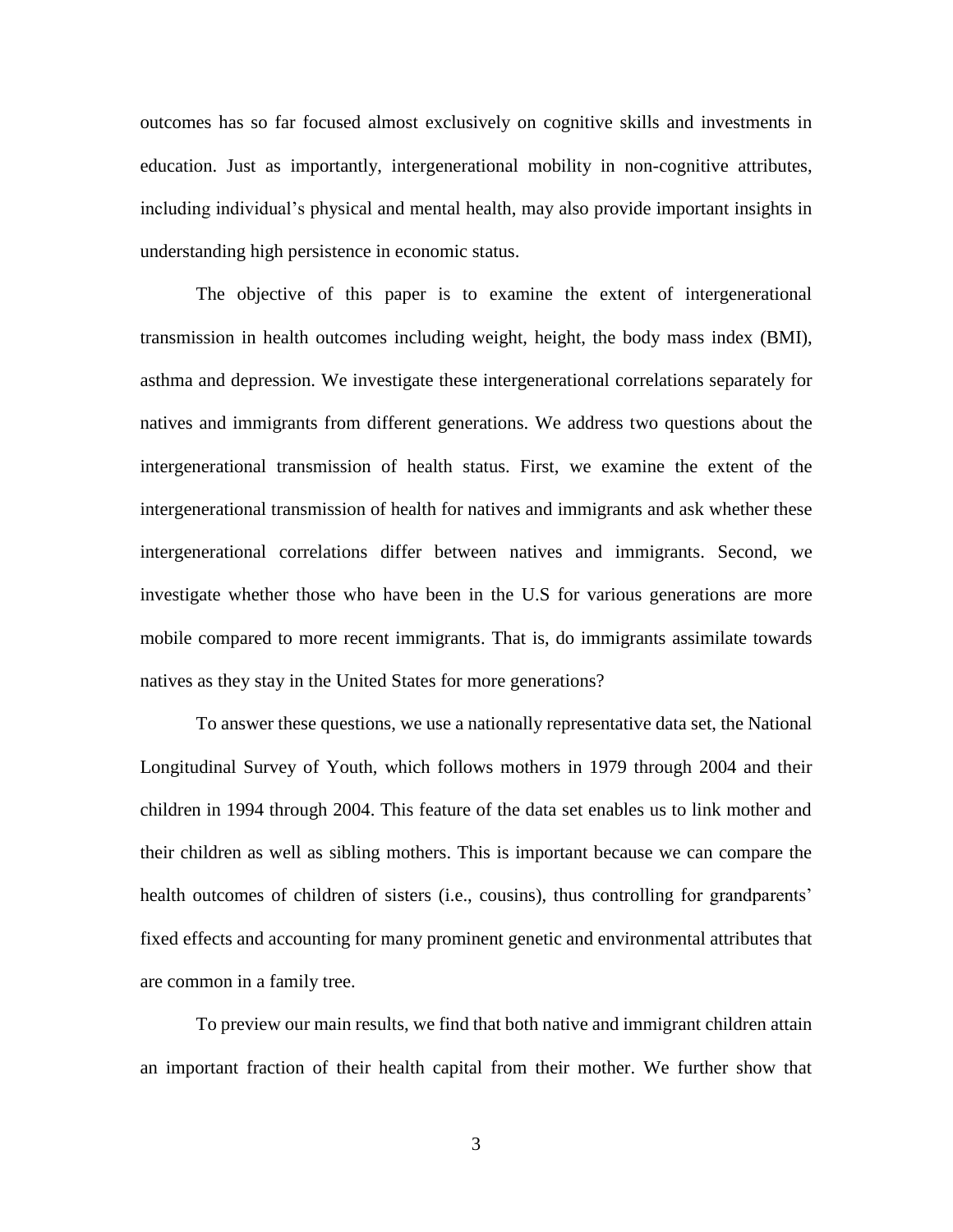mother's health outcomes contribute to generate persistence across generations both in terms of anthropometric measures: weight, height and BMI as well as specific conditions, such as asthma, and emotional health outcomes, such as depression. This remains true even when we introduce a rich set of controls for children's and mothers' characteristics and grandparents' fixed effects models. We also find that mother's education increases and single motherhood reduces children's health status independently. Finally, we find that the longer immigrants remain in the U.S. the more mobile they are in terms of health status and the less their health status is determined by their mothers. In particular, we find less persistence in weight, BMI and asthma for third generation than for second and first generation children. However, this also means that the longer immigrant families remain in the U.S., the more their children resemble native children in their propensity to be overweight and to experience asthma.

The remainder of the paper is organized as follows. Section 2 reviews the previous literature on intergenerational mobility. Section 3 describes the main empirical strategy and Section 4 describes the data. Section 5 presents the main results using Ordinary-Least-Squares for natives and immigrants as well as the OLS results with averages. Section 6 concludes.

#### **II. Literature Review**

Research on inter-generational transmission of health status was first put forward by Sir Galton's well-known pioneering study, in which he examined the relationship between children's heights and their parents in 1886. Galton showed that the height of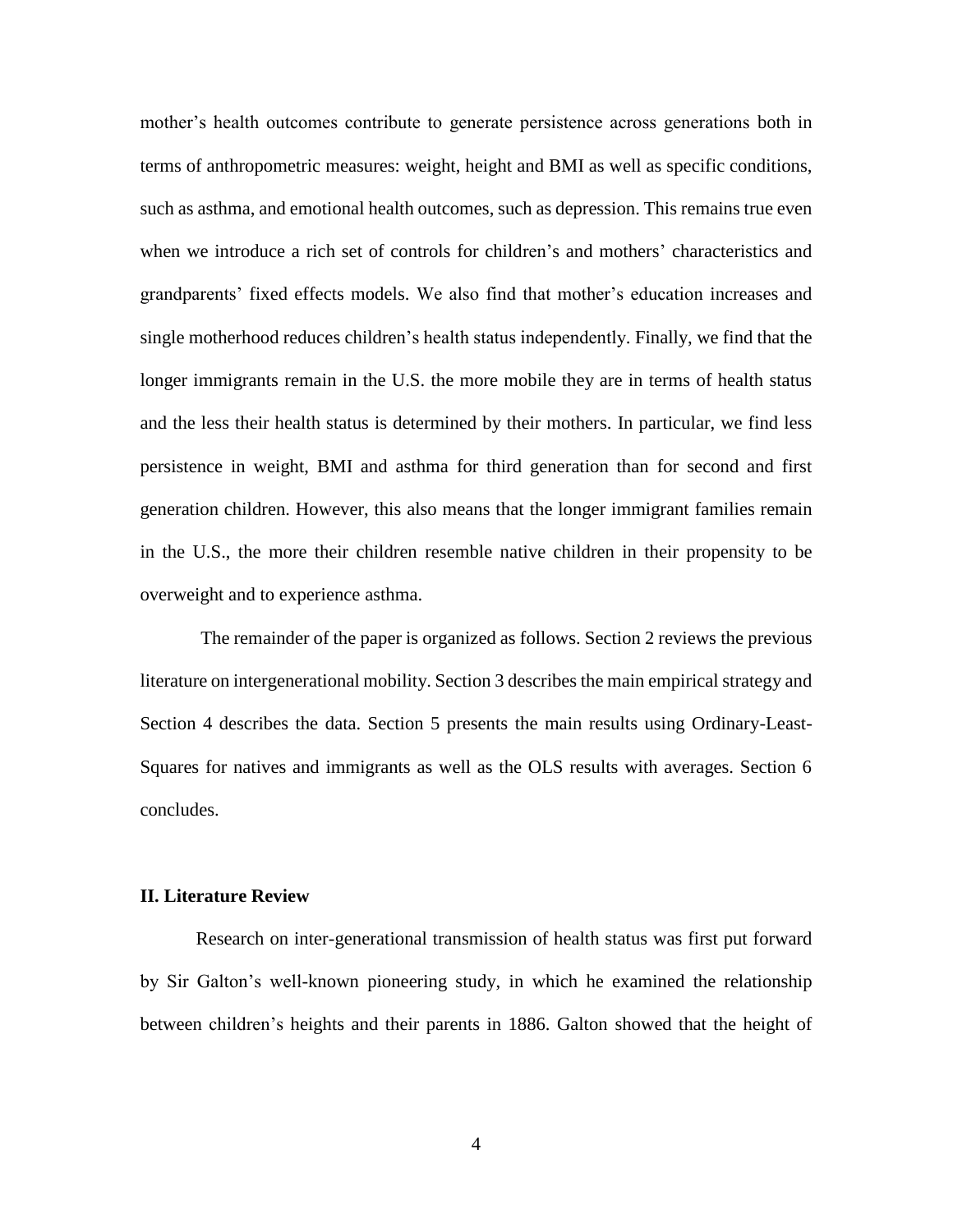children is some fraction of the parent's height and that height is not fully passed on, but rather converges towards the mean (i.e., "regress[es] towards mediocrity").

While a handful of studies examine the degree of intergenerational mobility in earnings and economic status across countries and over time (Solon, 1992; Zimmerman, 1992; Corak, 2004; Ferrie, 2005; Yuksel, 2007), few studies have attempted to investigate the intergenerational transmission of health outcomes. The intuition that individuals' health along with their education endowments may provide important insights in understanding the mobility of earnings was first argued by Ahlburg (1998). He proposes that further investigation of mechanisms underlying intergenerational mobility in earnings will help us to identify the extent to which the causal components reflect genetic or environmental influences, that is address the nature versus nurture debate. Eriksson, Bratsberg and Raaum (2007) provide similar analyses using the Danish Youth Cohort Study. They find significant correlations in health problems across generations. They also show that children from low-income families are more likely to experience health problems in adulthood, even when they control for parental health problems.

Several studies address the intergenerational transmission in birth weight. Emanuel et al. (1992) find a positive relation between infant and parents' birth weight using 1958 British Birth Cohort Study. Similarly, Collins et al. (2002) use Illinois vital statistics records to analyze correlations in birth weight among US-born and foreign-born white and black women. They document a general increase in average birth weights across generations among native-born women. However, among immigrant women the pattern was reversed for black immigrant women who have babies of higher birth weight than their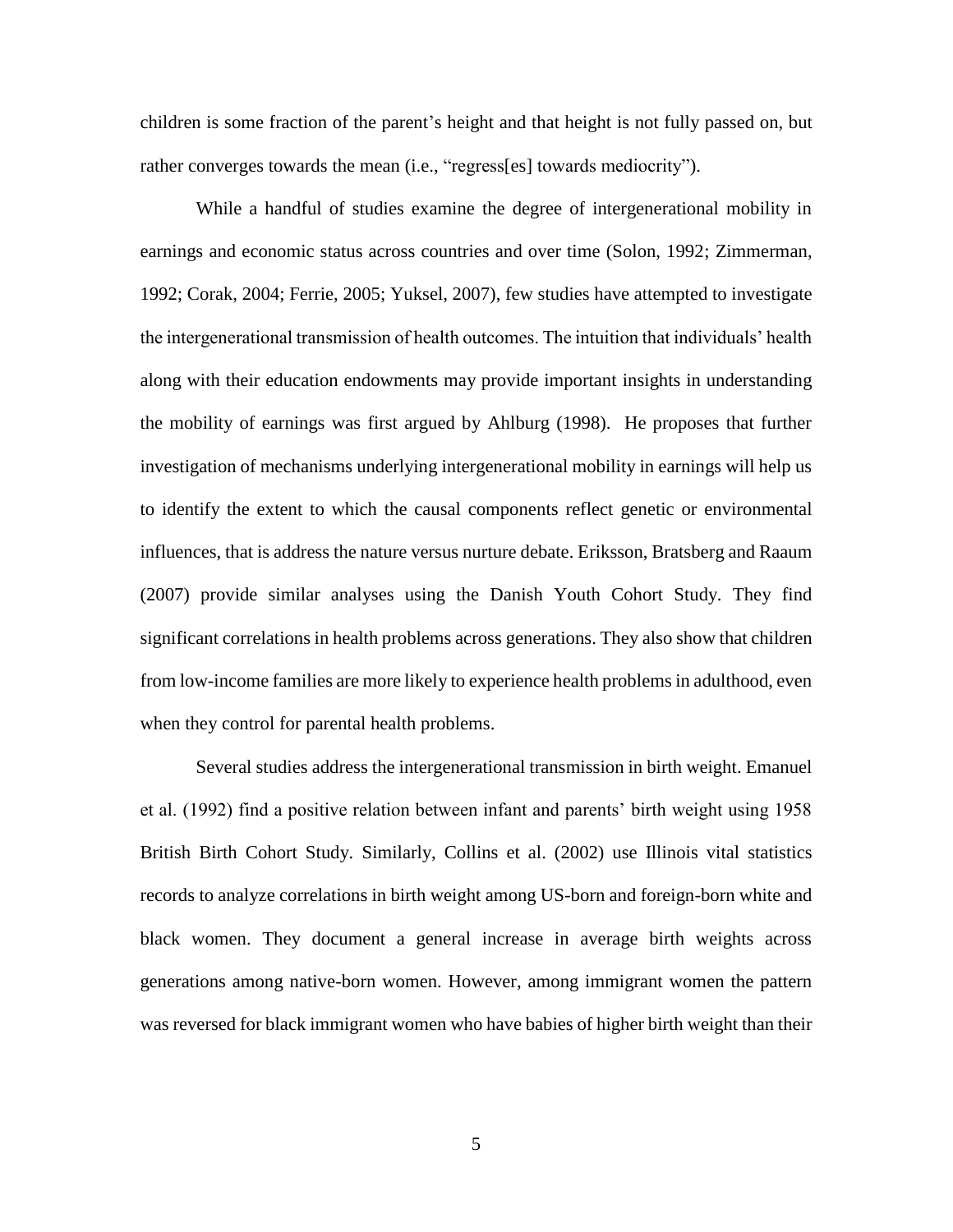native-born daughters. Currie and Moretti (2007) revisit the same question using individual birth records from California and show substantial intergenerational correlation in health.

This study also relates to the literature looking at the association between mother's socioeconomic status and children's health. These studies have shown that mother's education is strongly associated with infants' birth weight both in U.S. and in developing countries (Strauss and Thomas, 1995, for developing countries; Currie and Moretti, 2003, for the U.S.). They find that more educated mothers are less likely to have low or very low birth weight babies, and their babies are less likely to die within their first year of life. Other studies also find that these effects persist well into adulthood. For example, Case, Fertig and Paxson (2005) find that mother's education predicts self-reported health at age 42. In line with this research, we also investigate the impact of mother's SES on children's health outcomes.

In addition, an extensive literature has clearly established that individual's health is an important component of labor market success. For instance, the effects of obesity on labor market outcomes for the U.S. and Europe have been assessed in a large number of studies. One of the most robust findings is that obese women tend to earn less than their non-obese counterparts and there are differences by ethnicity and race in the U.S., while results are not as robust for Europe (Cawley, 2004, for the U.S.; Garcia and Quintana-Domeque, 2006, for Europe). On the other hand, Black et al. (2007) use data from Norway and find that lower birth babies have worse outcomes both in the short-run in terms of oneyear mortality rate and in the longer-run in terms of educational attainment and earnings. Taken together, these studies suggest that both overweight and low birth weight individuals tend to earn less.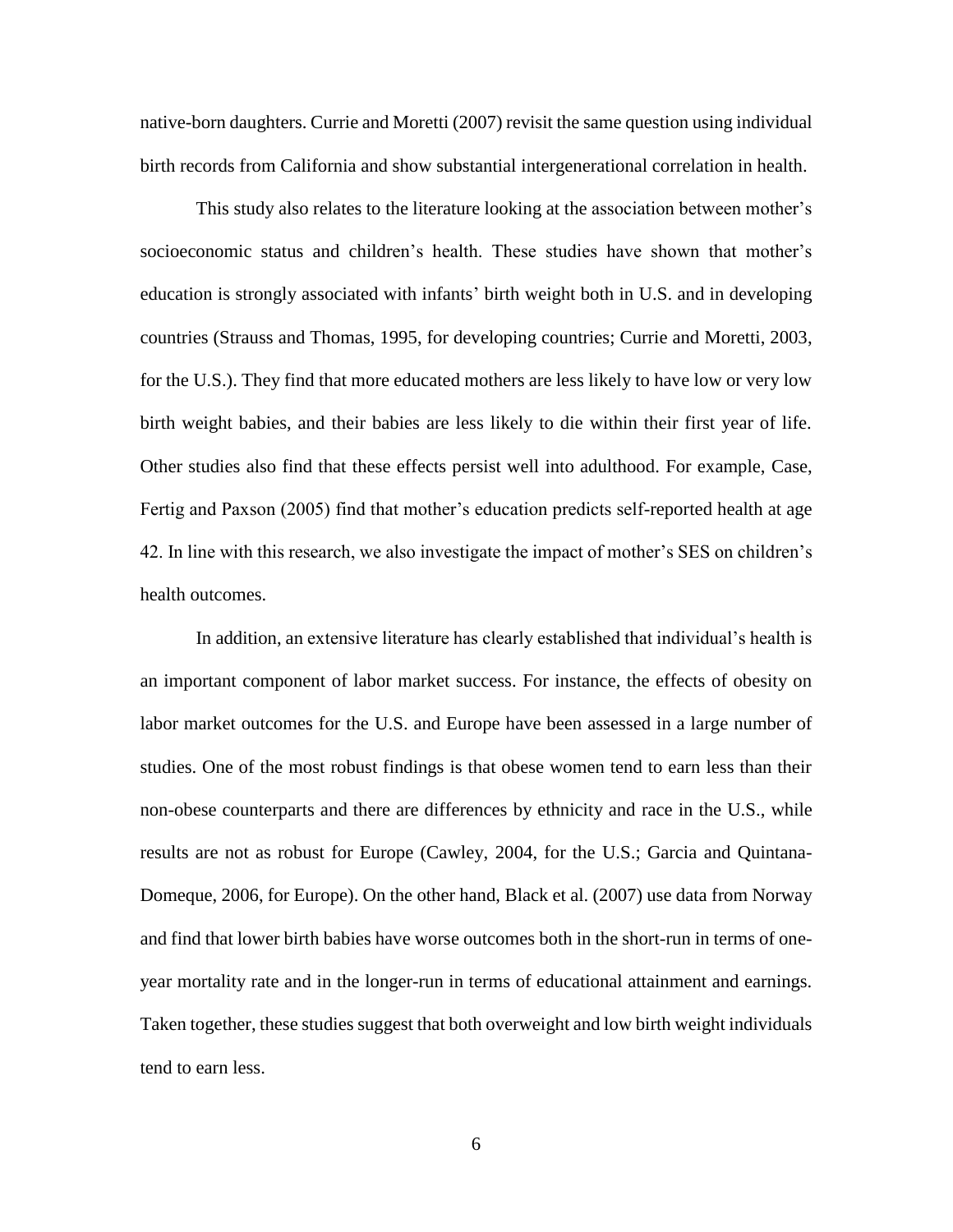Other studies also examine the relation between height and earnings and find that a person's height is strongly correlated with his or her income. Judge and Cable (2004), Persico et al. (2004) and Case and Paxson (2008) find similar results and report that for both men and women an additional inch of height is associated with a one to two percent increase in earnings in the U.S. Taken together, these studies suggest that labor market rewards height and penalize obesity and low birth weight.

Along these findings, we believe that examining to what extent health endowments are transmitted across generations will improve our understanding of the persistence in earnings and income. We are not aware of any study that investigates the intergenerational transmission in health outcomes including height, weight, BMI, asthma and depression. This study, thus, contributes to this literature by considering new channels of intergenerational transmission of socio-economic status and by looking at the differential patterns for natives and immigrants.

#### **III. Estimation Framework**

In this study, we examine the similarity in health outcomes between mothers and children using the following regression,

$$
H_{1i} = \rho H_{0i} + \beta X_{1i} + \varepsilon_{1i} \tag{1}
$$

where  $H_{1i}$  is child health outcomes including weight, height, BMI, asthma and depression;  $H_{0i}$  is the health outcomes of mother;  $X_{1i}$  includes all other characteristics of the mother's generation that affect children's health outcomes as well as the child characteristics; and  $\varepsilon_{1i}$  is a random shock. This equation should be regarded as a reduced-form equation, where *ρ* being determined by multiple factors containing genetic and behavior attributes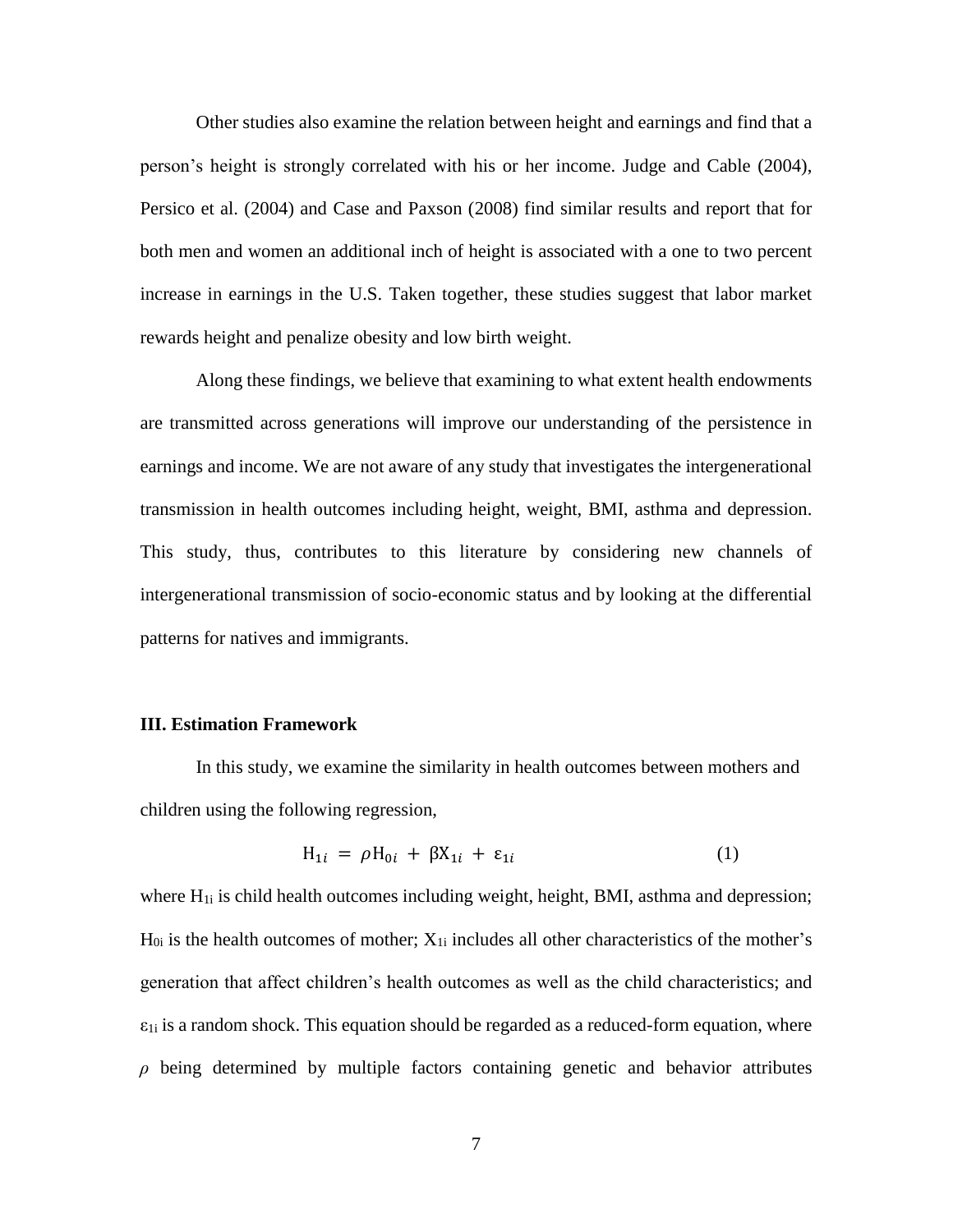transmitted from mothers to children. In this setting, H0i controls for all of the factors that affected the mother's health outcomes, while  $X_{1i}$  will include additional characteristics of the mother that did not affect her own health outcomes and grandmother fixed effects to control for genetic or broader unobservable environmental factors.

The coefficient  $\rho$  measures the degree of persistence or immobility in the society and is the fraction of the mother's health status that her child inherits. Estimates of *ρ* close to unity imply high persistence and limited mobility whereas values of  $\rho$  close to zero suggest low persistence and almost complete intergenerational mobility in health outcomes. Most empirical studies in the intergenerational mobility of earnings and education between father-son pairs find  $\rho$  to lie between zero and one, while some studies investigating the mobility of economic status between father-daughter and motherdaughter pairs have found negative estimates of  $\rho$ <sup>2</sup>. Thus, we can expect to find coefficients between zero and one.

We begin with models estimating the direct impact of mother's health outcomes on children's health outcomes, turning afterwards to models that incorporate controls for the child's race, sex and age to control for potential age differentials. Ignoring variables such as mother's total household income, mother's years of education, mother's marital status, and residence in an urban or rural area and unemployment rate in the region of residence when the mother was first interviewed that might be correlated with children's health may yield to upwardly biased estimates of  $\rho$ . Therefore, to address the potential omitted

 $\overline{a}$ 

<sup>&</sup>lt;sup>2</sup> Presumably, any real number could be obtained from the estimation of equation (1); a negative value of  $\rho$ would refer to a situation where mothers are high in their generations' distribution of health, while their children tend to be low in their own generations' distribution.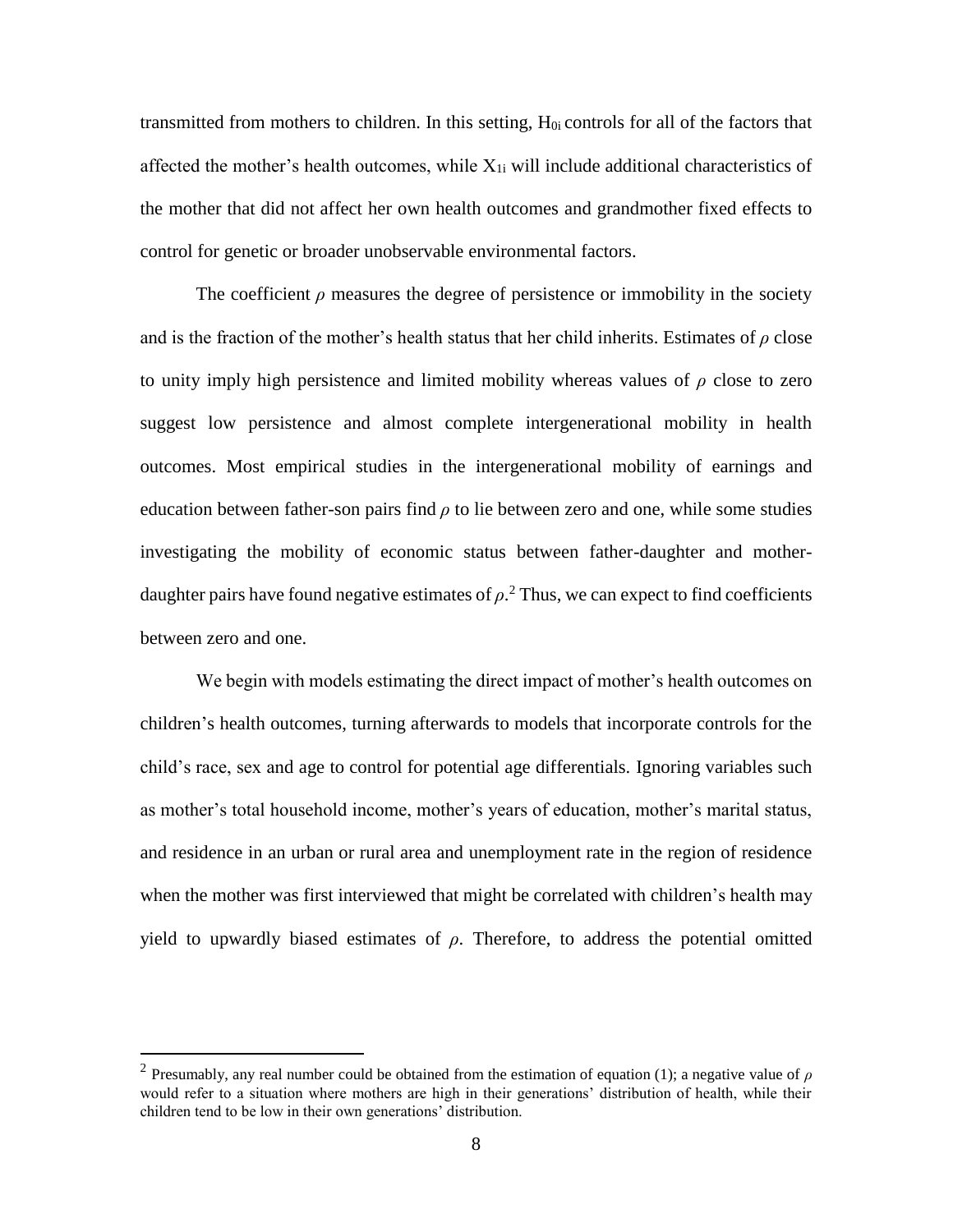variables problem, we introduce these additional controls to equation (1). One may expect the persistence coefficient to fall as we include more controls to the model.

In addition, we also re-estimate equation (1) including grandparents' fixed effects. Grandparents' fixed effect enables us to assess the effect of mother's health outcomes on children's health outcomes, exploiting variation between children of sisters that have at least one and generally two common parents. Including grandparents' fixed effects allows us to control for genetic traits, mother's background characteristics as well as the family environment when the mother was growing up. The difference that may arise between models with and without grandparents' fixed effects can be attributed to all other remaining genetic differences and contemporaneous factors that differentially affect children's health outcomes.

A potentially important limitation in estimating (1) is that health variables are selfreported, which raises the issue of measurement error. In addition, mother's health outcomes may be subject to transitory shocks such as:

$$
H_{0i} = H_{0i}^* + \mu_{0i} \tag{2}
$$

where  $H_{0i}$ <sup>\*</sup> is the permanent health outcome and  $\mu_{0i}$  captures transitory fluctuations around long-run status due to transitory shocks and random measurement error. Then, applying least squares to equation (1) using  $H_{0i}$  instead of  $H_{0i}$ <sup>\*</sup> will lead to a downward bias in estimates due to classical measurement error in mother's health outcomes. In particular, the probability limit of the estimated slope coefficient  $\rho$  is

$$
plim \hat{\rho} = \left[\sigma_H^2 / \left(\sigma_H^2 + \sigma_{\mu_0}^2\right)\right] < \rho \tag{3}
$$

The magnitude of this bias depends on the ratio of signal to total variance,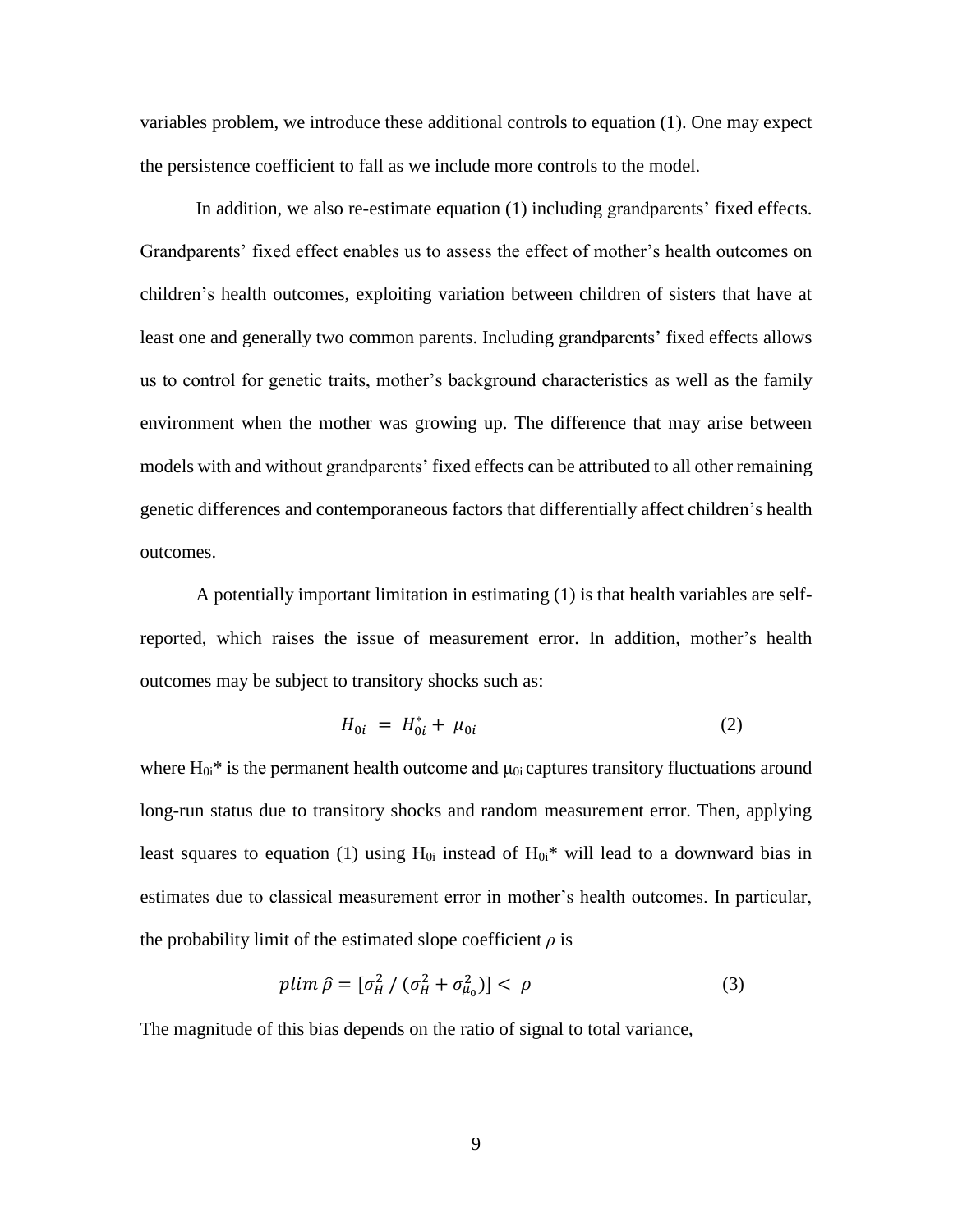$[\sigma_H^2/(\sigma_H^2+\sigma_{\mu_0}^2)]$  where  $\sigma_H^2$  is the variance of mother's permanent health status, and  $\sigma_{\mu_0}^2$ is the variance of transitory shocks to the permanent health status. Following the literature on intergenerational transmission of economic status (Solon, 1992; Zimmerman, 1992), we attempt to reduce the bias arising due to classical measurement error by averaging mother's health outcomes over multiples years. Applying least square estimation and assuming the errors are uncorrelated over time would yield an estimate of *ρ* with probability limit

$$
plim \widehat{\rho_{avg}} = \rho [\sigma_H^2 / (\sigma_H^2 + \sigma_{\mu_0}^2 / T)] \tag{4}
$$

where T stands for the number of years. Presumably, the bias will decrease as we average mother's health status over more years.

#### **IV. Data Description**

The empirical analysis relies on two data sets to analyze the degree of intergenerational transmission of health for both natives and immigrants in the U.S. First, we use the National Longitudinal Survey of Youth 1979 (NLSY79), which has information on parents' health outcomes as well as parents' household characteristics. All young individuals in the sample were between fourteen and twenty-two years of age as of December 1978. In accordance with the NLSY79 sample design, all eligible individuals aged 14 to 21 residing in a surveyed household at the end of 1978 were selected as respondents. As a result, the 11,406 civilian respondents interviewed in 1979 originated from 7,490 unique households; 2,862 households included more than one NLSY79 respondent, consisting of 5,914 siblings.

For the children's health outcomes, we utilize Children of NLSY79, Young Adult File. The children's sample consists of all children born to female NLSY79 respondents. This sample is nationally representative of the children of women who were born from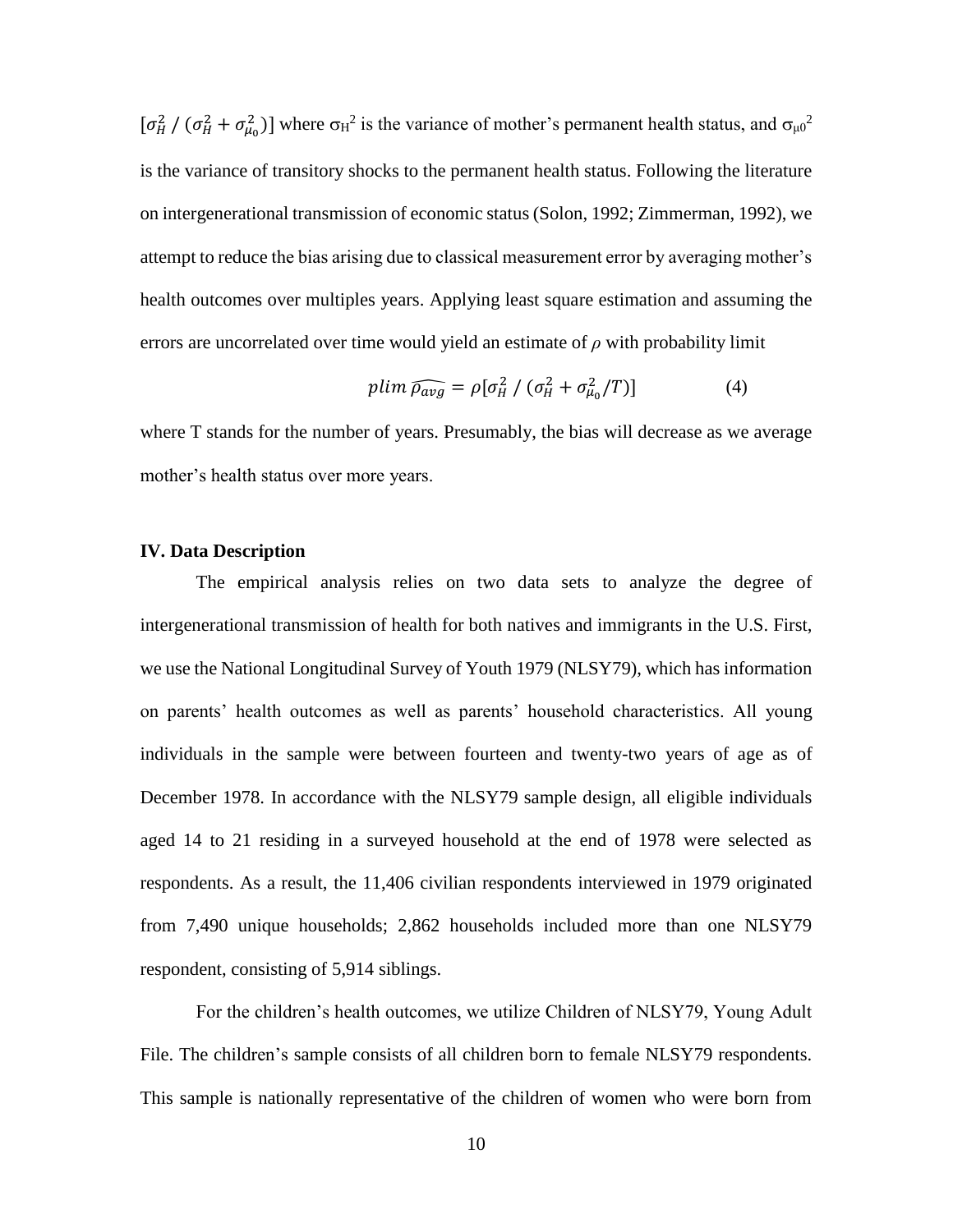1957 to 1964 and who are living in the United States in 1978. Starting in 1994, NLSY79 children who were 15 years old or older by the end of the interview year were interviewed separately as young adults. We focus on these young adults in our analysis.

The NLSY79 and the Children of NLSY79 Young Adult File have information on both children's and parents' self-reported weight, height, BMI, and prevalence of asthma and depression. Both data sets also provide information about a rich set of individual and household characteristics such as race, sex, age, immigration status, marital status, total household income, and whether the mother and child live in an urban area and the unemployment rate in the region of residence. Essential to the purpose of this paper, we are able to link mothers' health outcomes as well as their demographic data to their children's health outcomes and demographic data at the same point in their life cycle, which is not possible in most of the available data.

Our analysis is primarily conducted using 3,921 mother-children pairs for natives and 914 for immigrants. We include all NLSY79 female respondents that have a child in Children of the NLSY79 Young Adult File and who have non-missing information on health outcomes between 1981 and 1994. Similarly, for the children's generation, we include all children in 2004, who have information about their own health outcomes.

 Table 1 presents descriptive statistics for the young adult sample separately for natives and immigrants from different generations. We define a first generation immigrant as an immigrant who was born outside the United States herself and whose parents and grandfather were also born outside the U.S. The second-generation immigrants are those who were born in the U.S and either their mother or father was born outside the U.S. NLSY79 also includes information about the birthplace of the grandfather which enables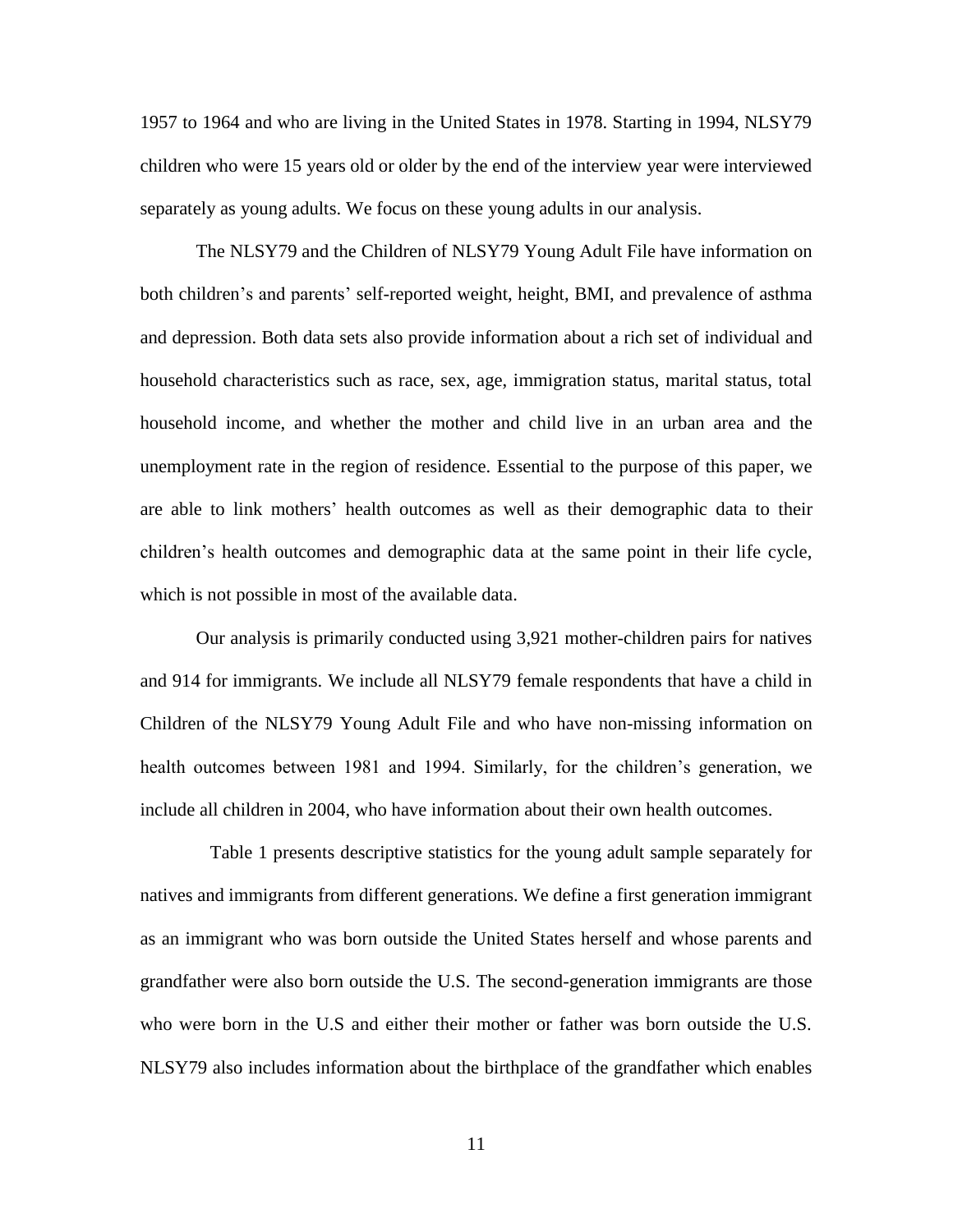us to identify the third generation immigrants. Using this information, we classify third generation immigrants as those whose grandfathers were born outside the United States and both themselves and their parents born in the U.S. In this table, we present descriptive statistics of for immigrants of first, second and third generation mothers.

From Table 1, it can be observed that natives are heavier, taller, have higher BMI and are more likely to report being depressed compared to immigrants from all generations. Note, however, that column (6) in Table 1 shows that the children of third generation immigrants look similar to natives in terms of health outcomes. Focusing on children of third generation mothers, we see that these children are heavier, taller, have higher BMI and are more likely to have asthma than children of immigrant mothers from more recent generations. The increase in the resemblance between natives and immigrants who have been in the United States for various generations points to the assimilation of immigrants towards native norms in terms of health outcomes.

Table 2 reports summary statistics of mothers separately for natives and immigrants. Similar to children, native mothers are also heavier, taller, have higher BMI and are more likely to have asthma relative to immigrant mothers. In addition, native mothers have more years of schooling and higher total household income compared to first and second generation immigrants. On the other hand, third generation immigrant mothers look very similar to natives in terms of both health outcomes and household characteristics such as years of education, total household income and marital status in 1979. The fact that third generation immigrants have more years of education as well as higher total household income suggests that immigrants also assimilate towards natives in terms of income and education as they stay in the U.S. for various generations.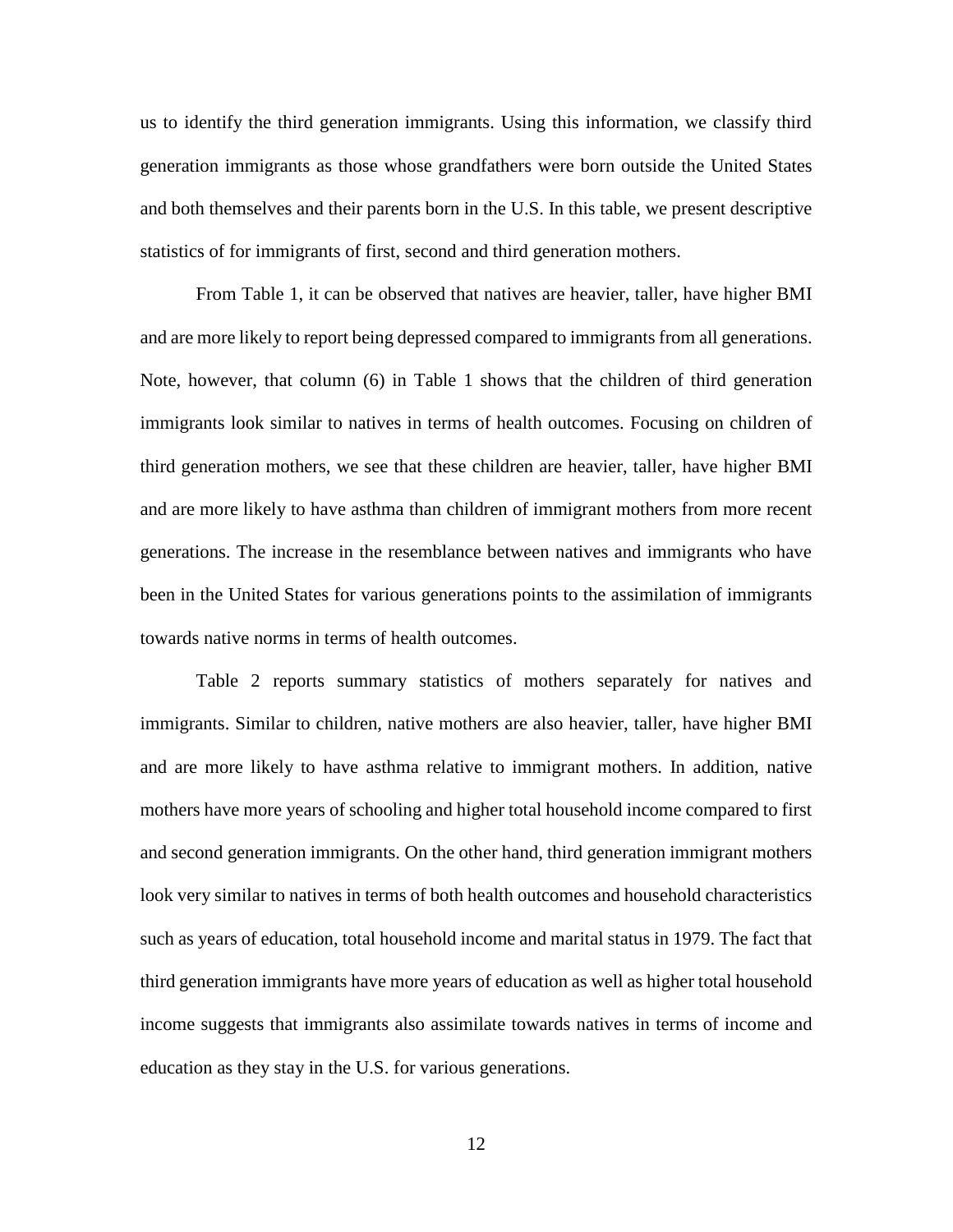Comparing age of children and mothers in Tables 1 and 2 shows that the mean age for children is 19 years of age, while the mean age for mothers' generation is 21 years of age. This pairing represents the earliest observational date for mothers and latest observational date for children. Mothers and children are captured at around the same stage of their lifecycle; thus, helping us to avoid any potential issues that may arise due to age differentials across generations.

#### **V. Results on Inter-generational Transmission of Health Status**

This section presents estimates of intergenerational mobility in health outcomes using measures of health including weight, height, BMI, asthma and depression.

#### **A***.* **Intergenerational Persistence in Weight, Height and BMI**

All OLS estimations involving weight, height and BMI are conducted using 1981 information for the mothers' generation and 2004 information for the children's generation. We choose these years to eliminate age-related differences in health outcomes. As indicated above, the mean age for mothers and children is approximately 20 in 1981 for mothers and in 2004 for children.

#### **A.1***.* **Inter-generational Transmission of Weight**

We begin the empirical analysis with an examination of the association between mother's weight and child's weight. Results are reported in Panel A of Table 3, separately for children of native-born and immigrant mothers. Columns (1) and (5) show estimations from models without controls for children of natives and immigrants, respectively. These estimates can be interpreted as 50% of the mother's weight is transmitted to her children for natives, while immigrant children attain 70% of their weight from their mother.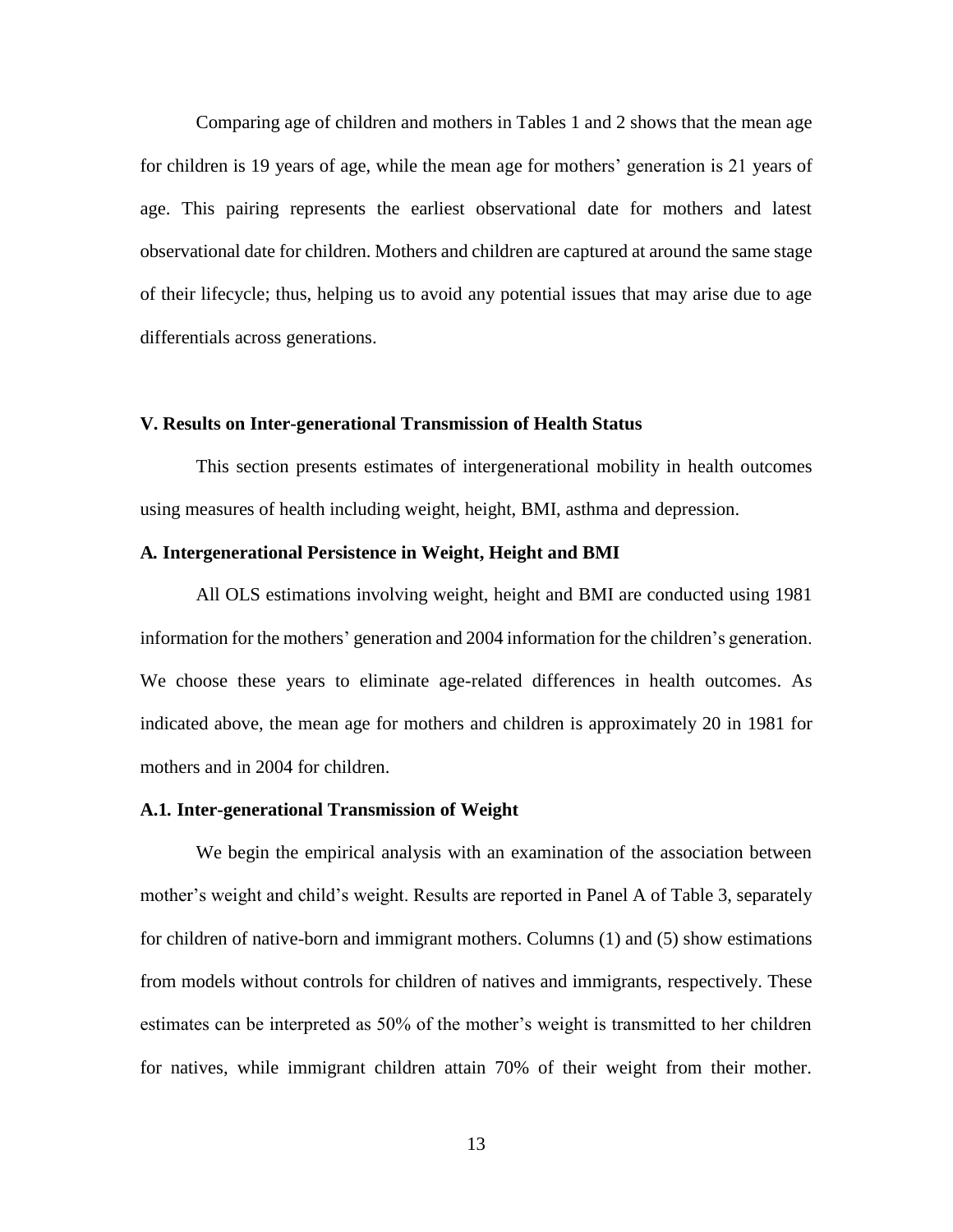Although, we observe a lot of persistence in terms of weight across generations for both natives and immigrants, comparison of persistence coefficient between natives and immigrants suggest that persistence is stronger for immigrants. In columns (2) and (6), we control for children's characteristics by including children's sex, race and, in particular, by including both the child's and mother's age to account for the fact that health outcomes may be sensitive to a person's age. To illustrate, the coefficient estimate in column (2) drops by 7.6 percent for natives and by 18.1 percent for immigrants mainly due to the gender and racial differentials in weight outcomes. In addition, once we control for children's characteristics, the persistence coefficient is no longer significantly different between natives and immigrants. This finding suggests that the differences in the racial composition of natives and immigrants might lead to a substantial difference in intergenerational transmission of weight.

The extent of intergenerational transmission of weight may differ between individuals belonging to different SES groups. In order to consider such differences, we estimate models including additional controls for mother's background characteristics such as total household income, years of education, and marital status, and the unemployment rate in the area of residence and whether the mother lived in an urban area in 1979. Columns (3) and (7) contain corresponding estimates for persistence of weight across generations introducing controls for mother's background characteristics. Although the estimated coefficients on mother's weight are somewhat reduced after we account for mother's background characteristics, we still observe a lot of persistence in weight across generations both natives and immigrants.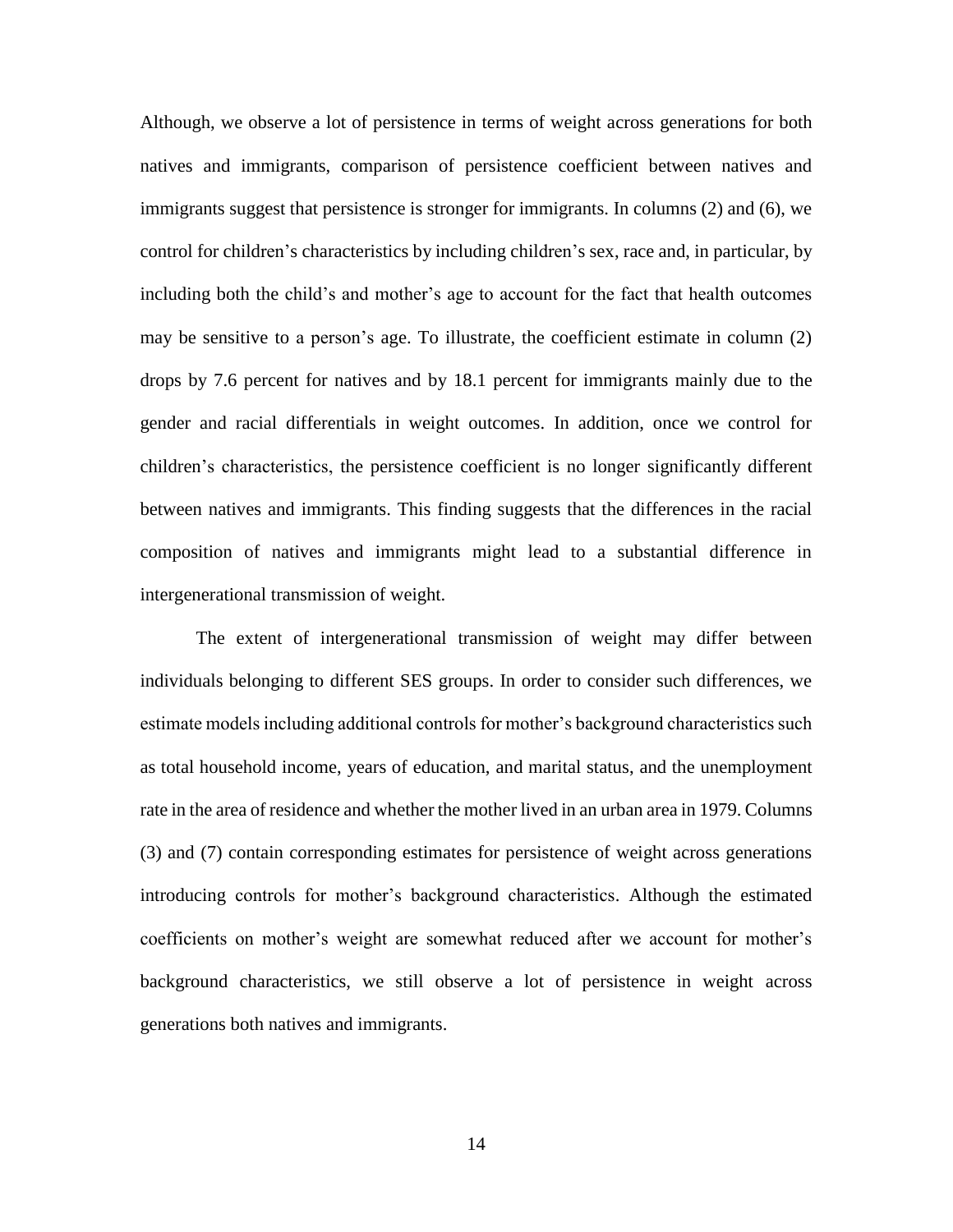Just as importantly, from column (3), it appears that mother's years of education has a large impact on the weight of native mothers' children. More specifically, every additional year of mother's education is associated with 2.41 pounds decrease in child's weight in 2004 for natives. On the other hand, column (7) provides evidence suggesting that mother's education decreases an immigrant child's weight as well, though small numbers of observations makes it hard to detect this effect. Interestingly, immigrant children of married mothers tend to be 15 pounds thinner compared to children of single mothers indicating that the detrimental impact of single motherhood is stronger for immigrant than native children. Moreover, in contrast to previous studies examining the extent of the intergenerational transmission of birth weight (Currie and Moretti, 2003; Currie and Moretti, 2007), we find that the mother's other background variables, whether being in low income quartile and unemployment rate in the region of residence, have no effect on children's health outcomes for both natives and immigrants.

Finally, columns (4) and (8) show models including grandparents' fixed effects. This specification takes advantage of variation among children of siblings as an only source of variation, and therefore controls for many permanent unobserved factors that might vary across families. Despite the fact that standard errors increase substantially, the point estimates on mother's weight virtually remains unchanged for natives in these models. Thus, even after controlling for genetic factors, the effects of mother's health outcomes remain large.

#### **A.2. Intergenerational Transmission of Height**

Height of population reflects both its genetic endowment and its long-run nutritional intake and health status (Fogel, 1994). This observation suggests that a child's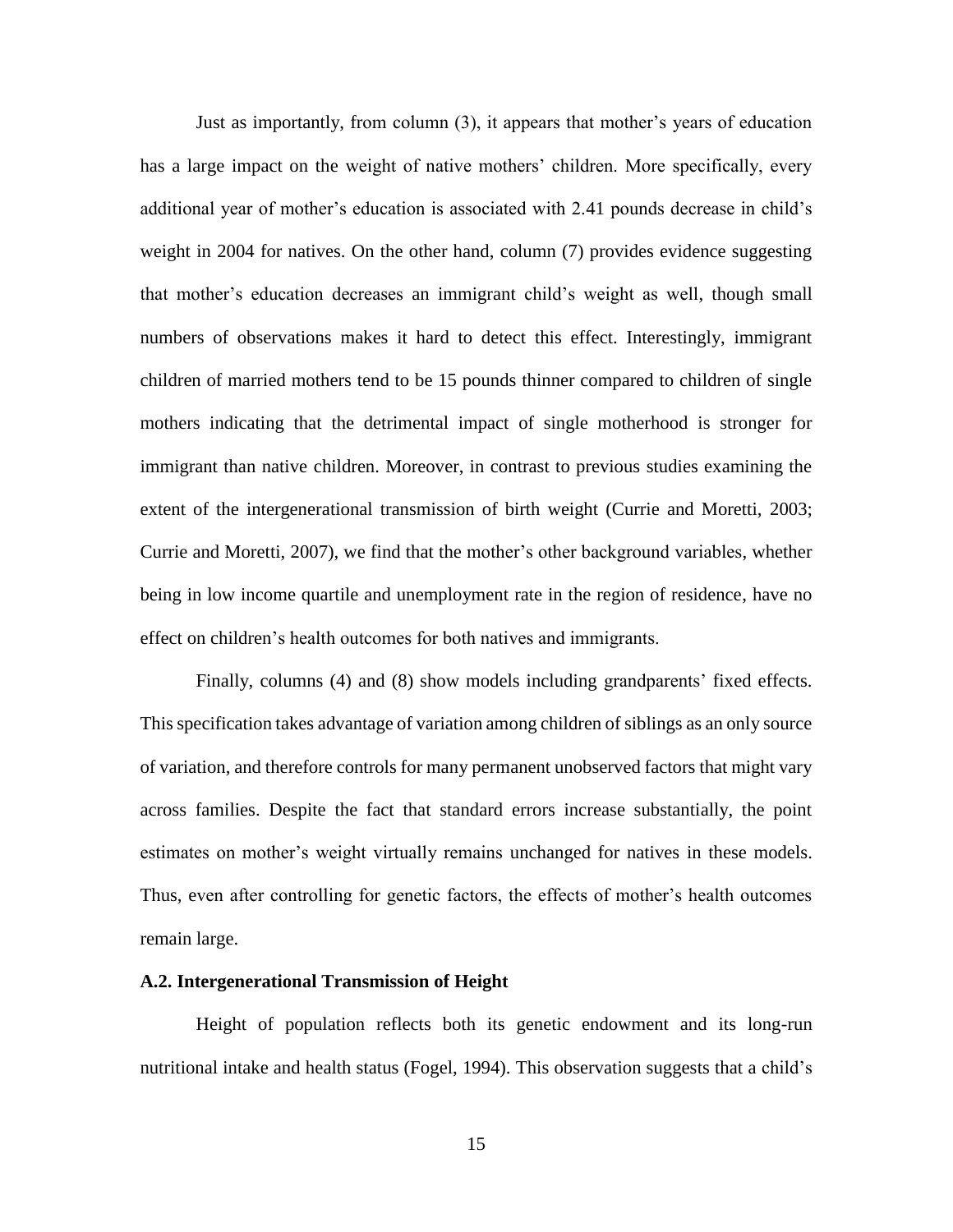height is determined by combination of his/her genetic endowments as well as the environment the child grew up in and the SES of his/her family. To explore the extent to which a mother's height is transmitted to her children, we estimate intergenerational transmission models for height as well. The persistence coefficients of height are displayed in Panel B of Table 3 separately for native and immigrant children. The coefficient estimates on mother's height reveal a lot of persistence in terms of height across generation as well, though the persistence in height is slightly less compared to persistence in weight across different specifications. From Column (1) and (5) of Panel B, it appears that native children attain 40% of their height from their mothers, whereas the corresponding coefficient for children of immigrants is 47%. Although children of immigrants are somewhat more likely to inherit their mothers' height, the persistence coefficient is not appreciably different between native and immigrant children. These persistence coefficients on individual's height are similar or higher than the persistence coefficient of education, which was estimated as 0.46 for the U.S. (Hertz et al. 2007). Given the wellestablished causal link between height and personal success, our findings underscore the importance of parents' health capital for individuals' health endowments as well as in understanding the strong persistence in economic status across generations in the United States.

Columns (2), (3), (6) and (7) of Panel B show the effects by sequentially introducing the variables discussed above. Including more controls for both child's characteristics as well as mother's background lead the persistence coefficient to fall as expected in almost all specifications. Additionally, in contrast to child's weight, it seems that mother's socio-economic status in general does not have any impact on height of native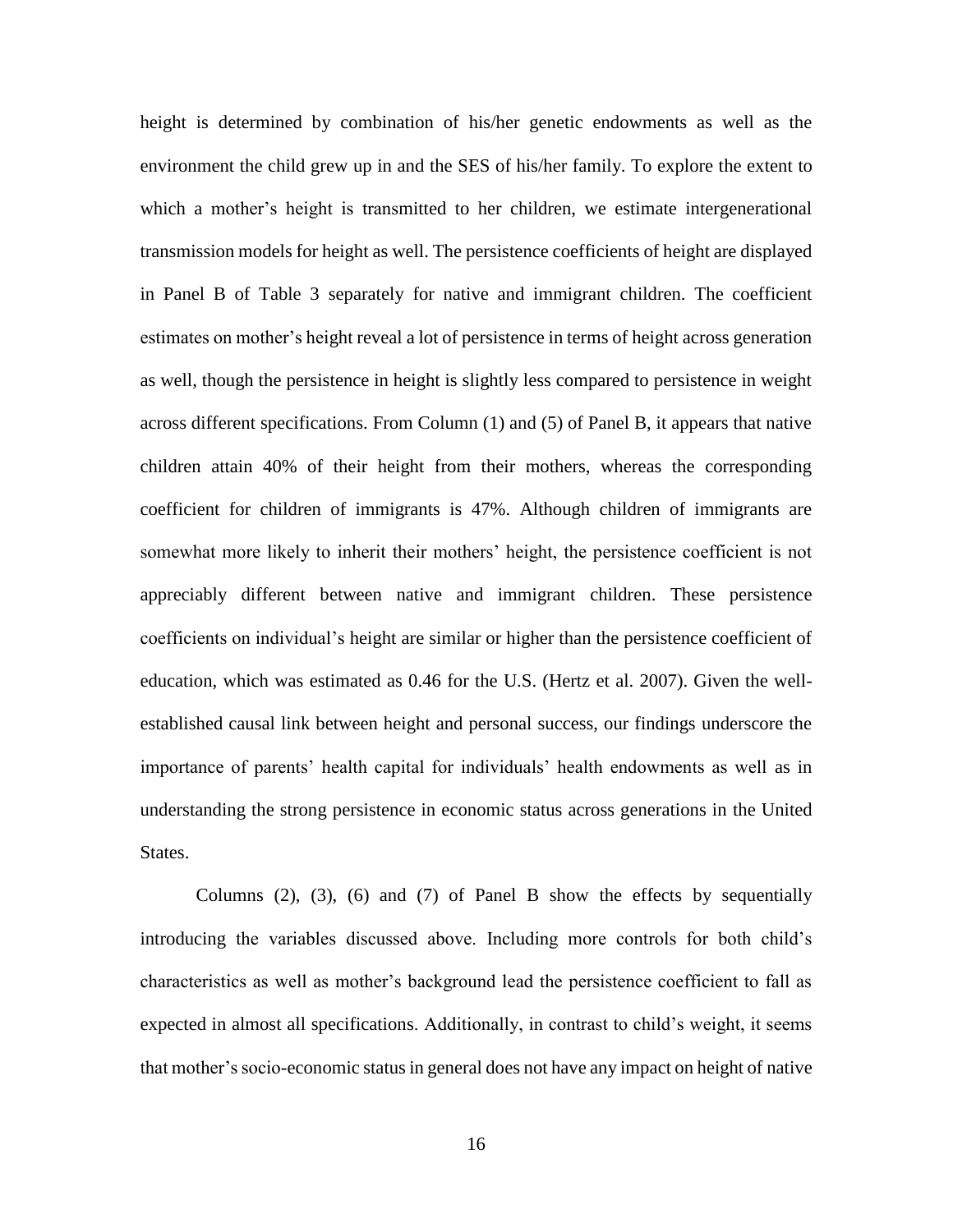children, while immigrant children from lower-income families attain lower height as adults. The two remaining columns in Panel B display the estimates obtained using grandparents' fixed effects. From these columns, we clearly note that a great fraction of the mother's height is transmitted to child, in particular, for natives even when we control for genetic traits and mother's background characteristics.

#### **A.3. Inter-generational Transmission of BMI**

We also consider the magnitude of the intergenerational correlation in the body mass index (BMI), defined as weight measured in kilograms divided by height measured in meters. BMI has a particular importance, as it reflects both height and weight of the individual and is known as a standard measure of fatness and obesity in epidemiology and medicine (Cawley, 2004). Panel C of Table 3 contains the ordinary-least-squares estimates of the persistence coefficients for BMI. The results clearly indicate that mother's BMI is transmitted to her child, suggesting that there is a great deal of intergenerational transmission across generations even when we incorporate more precise measures of health. From Panel C, the baseline specification indicates that children of native mothers attain 45 percent of their mothers' BMI, while children of immigrant mothers inherit 58 percent of their mothers' BMI.

Importantly, the results controlling for mother's characteristics continue to show greater persistence for immigrants than natives. In addition, models accounting for mother's background characteristics document that the human capital of mothers is important in determining children's BMI for both natives and immigrants. In addition, mother's marital status also seems to matter for child's BMI along with mother's education, in particular for children of immigrants. Just as importantly, models including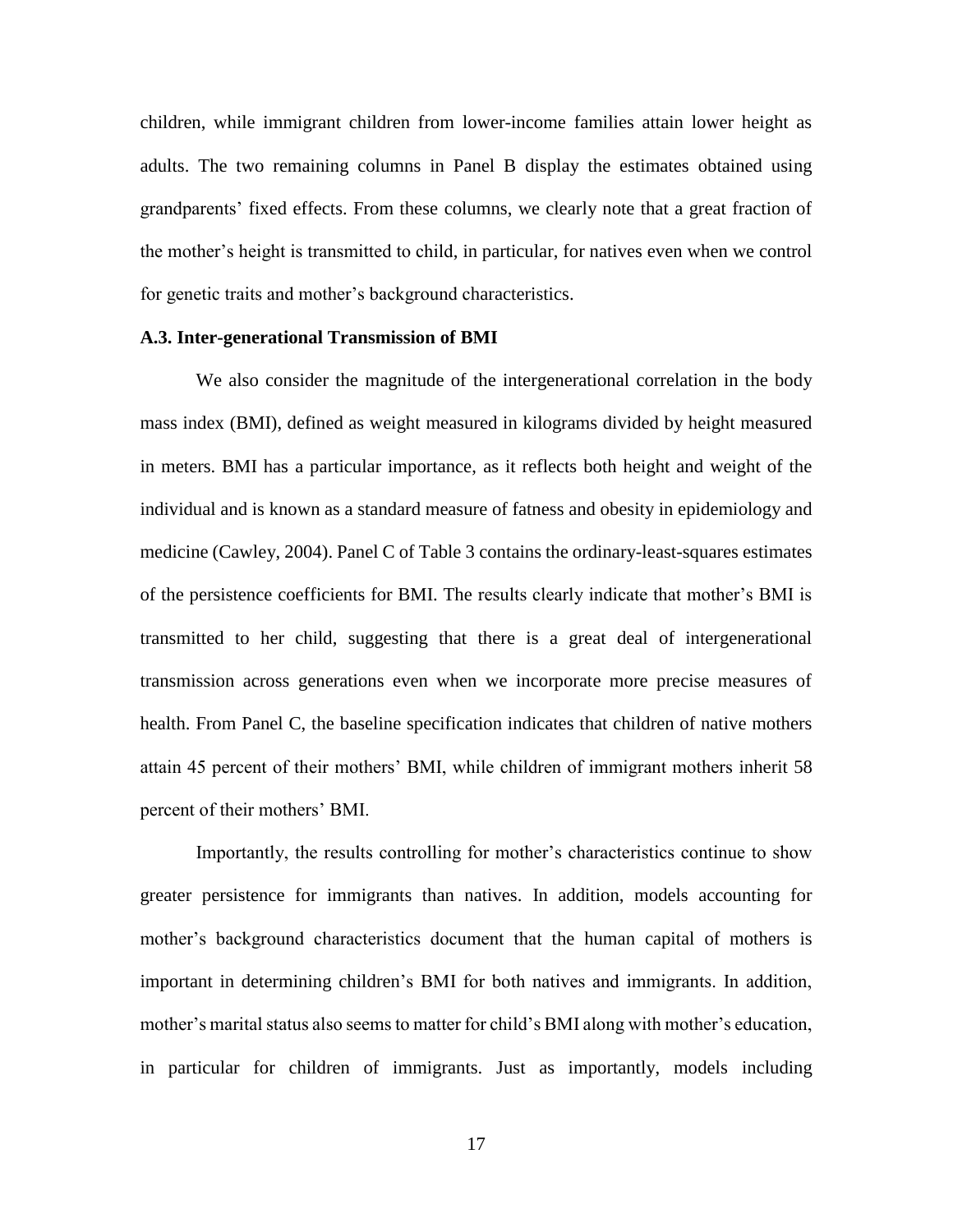grandparents' fixed effects yield point estimates of the persistence coefficients that remain virtually unchanged for natives, though standard error are somewhat higher.

#### **A.4. OLS Results with Averages**

Table 4 directs attention toward the possibility of measurement error in the mother's health outcomes. Averaging mother's health status should improve the ratio of signal to total variance, thus reducing the extent of error-in-variables bias. Results are presented using children's health outcomes in 2004 and two and three year's averages for mothers' health status. The estimates corresponding to a three-year averages of mother's health status are 0.455 for weight, 0.424 for height, and 0.412 for BMI. Overall, the persistence coefficient for natives increase, as we average over more years for all health outcomes. Therefore, comparison of estimates using single year measures for mother's health outcomes with those averaging mother's health status over two and three years clearly suggests that measurement error is indeed a problem for natives. Therefore, accounting for error-in-variables will increase the persistence of health status across generations. On the other hand, for immigrants we find increased persistence merely for height when we use two- and three-year averages of mother's health status. In addition, in line with our previous findings, we find that the persistence for natives is similar to those of immigrants even when introducing three-year averages of mother's health status.

#### **B. Intergenerational Persistence of Asthma and Depression**

We only observe whether mothers experienced asthma in 2004 and whether they experienced depression in 1992 and 1994. Although we are not able to capture motherchild pairs exactly in the same point in their lifecycle, we still believe that it is worthwhile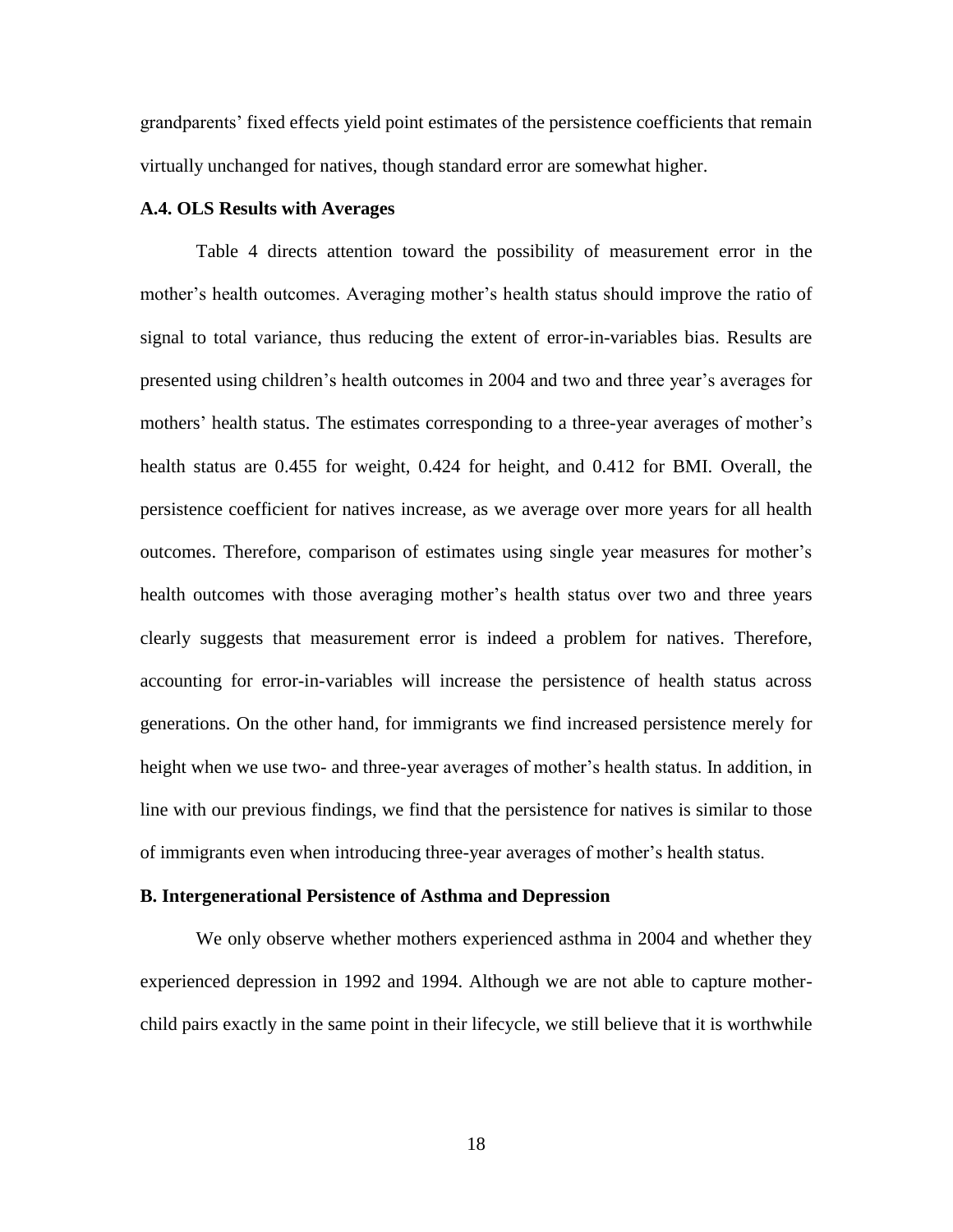to conduct analyses using asthma and depression to see to what extent children's specific health conditions are influenced by the attributes of the mother.

#### **B.1. Intergenerational Transmission of Asthma**

Studies of intergenerational transmission of health have been generally focused on special diseases as cancer and Alzheimer's to understand the association between genes and specific diseases (Ahlburg, 1998). In this paper, we instead analyze the intergenerational transmission of asthma to assess to what extent this highly prevalent disease is being transmitted over generations. Panel A of Table 5 reports estimation results for asthma conditions. The point estimates on a mother having asthma indicate that the intergenerational correlation in asthma is approximately 17% for children of natives and 22% for children of immigrants, although these persistence coefficients are not significantly different from each other.

#### **B.2. Inter-generational Transmission of Depression Status**

Having shown that there is indeed a lot of persistence in physical health measures including weight, height, BMI and asthma, we will now describe the results for a psychological health outcome, depression. We define depression as an indicator variable that equals to one if the respondent has experienced depression. Panel B of Table 5 displays the estimation results for depression. Native children of depressed mothers are more likely to report they experienced depression as well, suggesting intergenerational transmission of mental health across generations. Surprisingly, we do not observe the same pattern for immigrants. The point estimates of persistence coefficient range from 7.6% to 8.6% across different specifications suggesting that the children of depressed native mother are on average 8% more likely to be depressed latter on in their life compared to children of non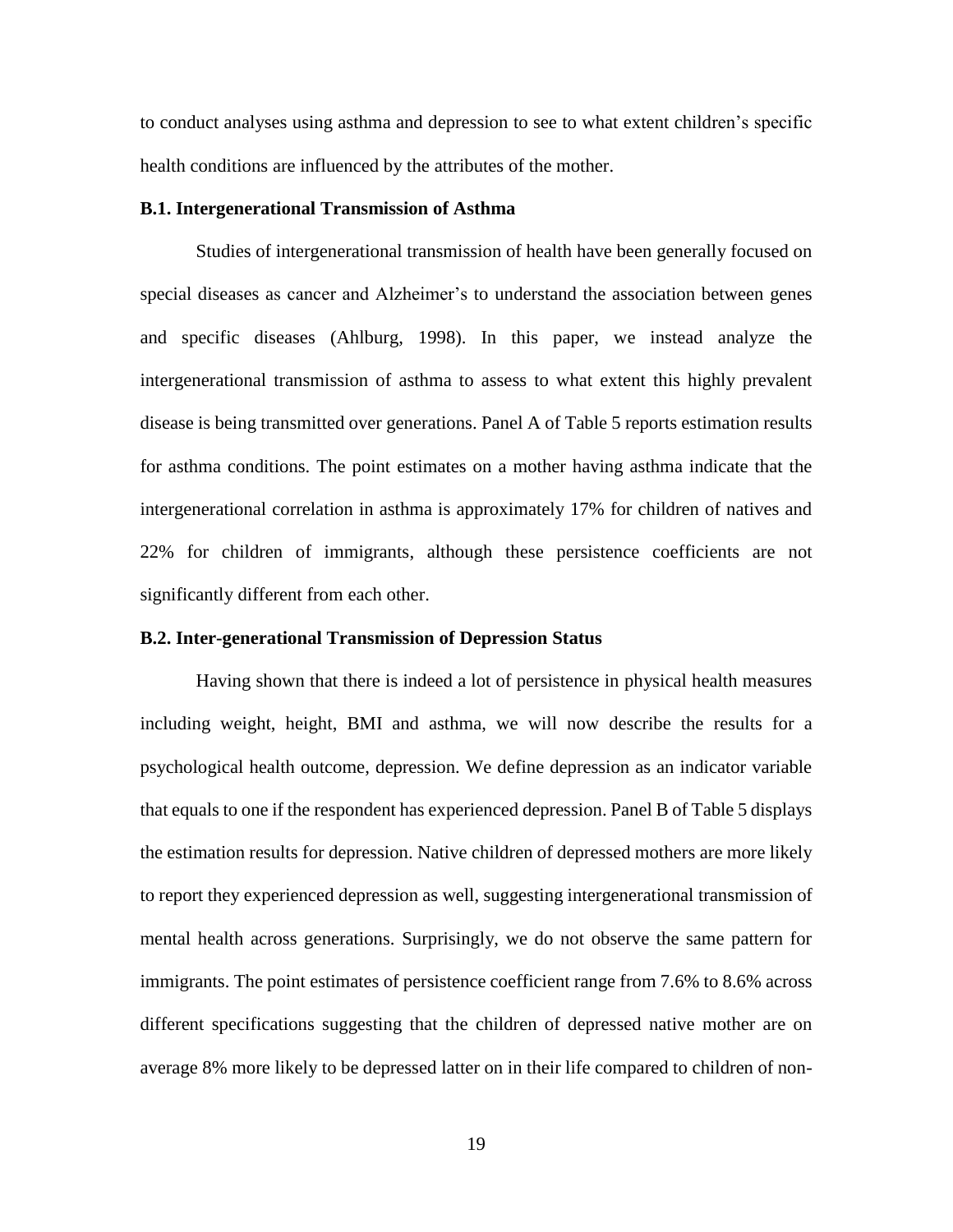depressed mothers. We also find that children of less educated mothers are more susceptible to depression, while other household characteristics seem to be unrelated to depression. By contrast, there is no evidence of any intergenerational transmission of depression among immigrants.

#### **C. Intergenerational Persistence in Health for Immigrants of Different Generations**

Table 6 and 7 shows results of intergenerational persistence for children of first, second and third generation immigrant mothers. The results show that persistence coefficients in weight and BMI are smaller for third generation than second and first generation immigrants.<sup>3</sup> Thus, as immigrants remain longer in the U.S., they resemble less their mother's weight and BMI and these measures depend more on other factors. In fact, third generation children show a tendency to assimilate towards native children. As shown, in Table 1, third generation immigrant children look more similar to native children. The tendency towards higher weight and BMI are, however, not necessarily positive since these move immigrants towards being overweight.

#### **VI. Conclusion**

 $\overline{a}$ 

In this study, we use National Longitudinal Survey of Youth to investigate the extent of intergenerational correlation in health separately for natives and immigrants.

We provide new evidence on intergenerational transmission of health status across generations. We find that both native and immigrant children inherit anthropometric health measures such as weight, height and BMI from their mothers. We also find that children's

<sup>&</sup>lt;sup>3</sup> Interestingly, the persistence coefficients for height in Panel B of Table 6 do not show this same patterns. Similarly, the results for asthma and depression in Table 7 do not show a clear change in the persistence coefficients.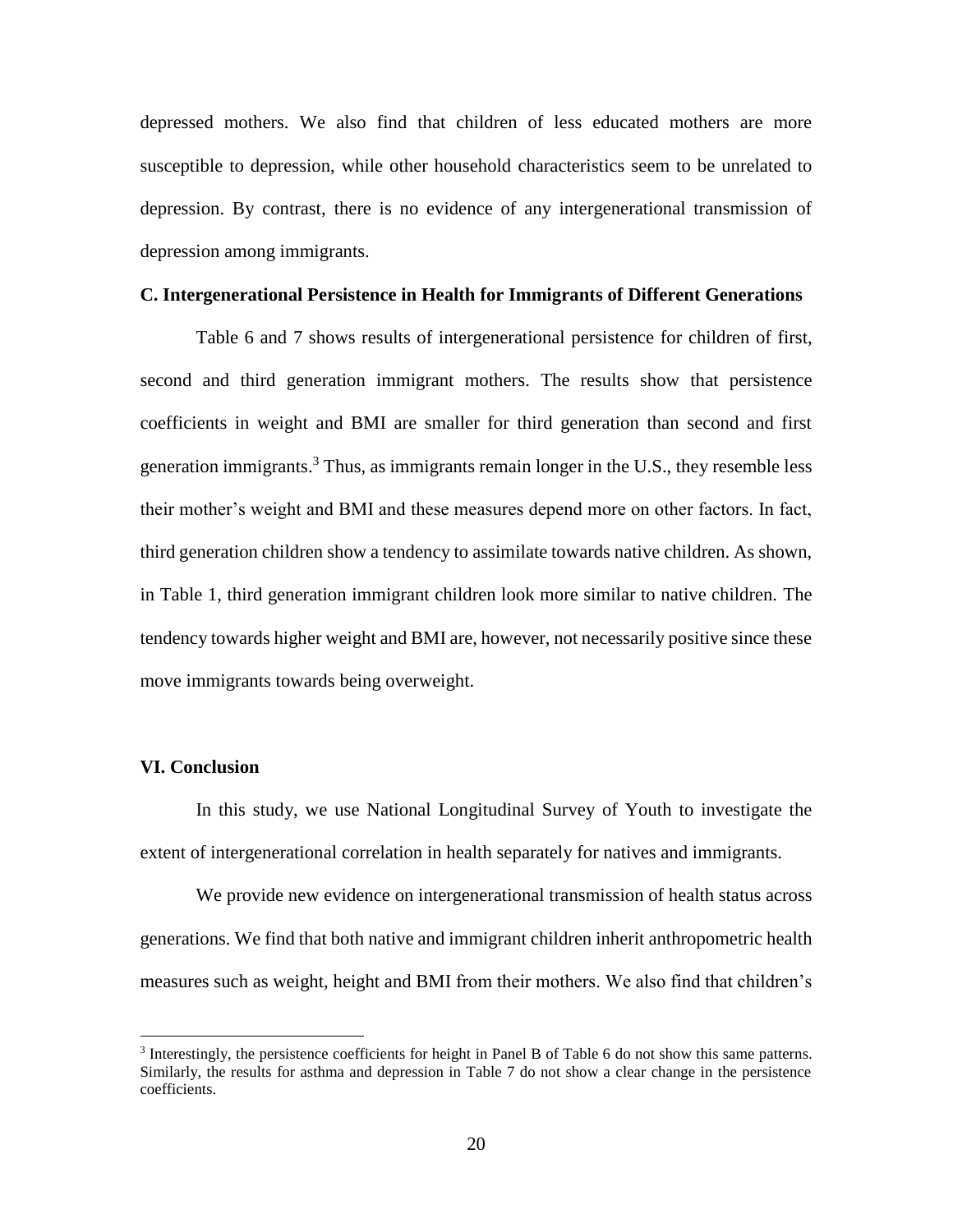health conditions such as asthma and mental health conditions such as depression are, to a great extent, also inherited from their mothers. This high correlation persists even when a rich set of controls, including mother's background characteristics and grandparents' fixed effects are introduced into the models. We also show that mother's education is negatively associated with children's weight and the body mass index. In addition, we find that single motherhood increases weight for both native and immigrant children.

Finally, we find evidence of immigrant assimilation in health as immigrants remain for more generations in the U.S. The intergenerational correlation coefficient decreases for third generation compared to second and first generation immigrant children. This means that the longer immigrant families remain in the U.S., the less likely immigrant children's health outcomes are to look like their mothers'. Indeed, higher generation immigrant children are more likely to resemble native children in terms of higher weight and BMI.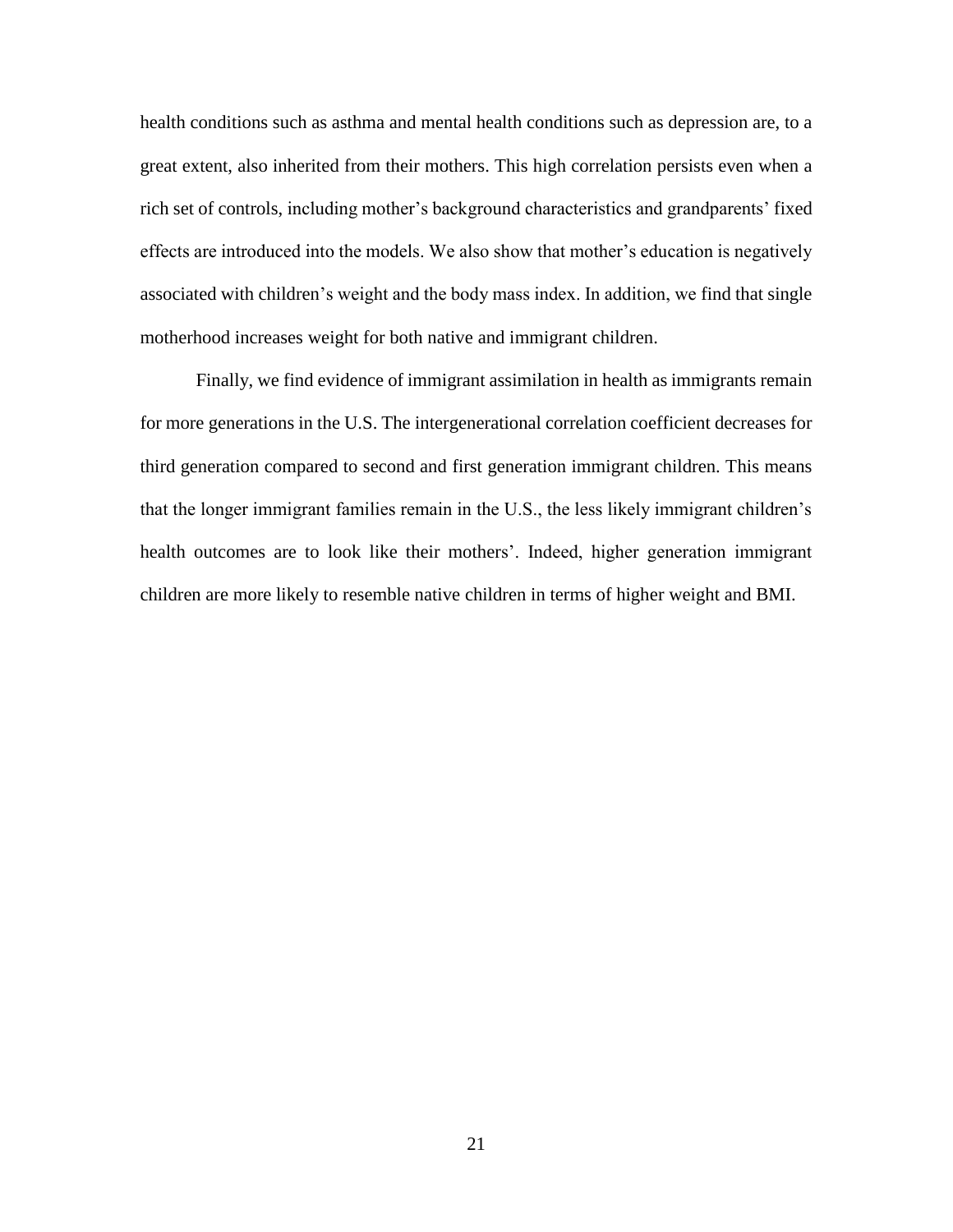#### **References**

Ahlburg Dennis. 1998. "Intergenerational Transmission of Health" *American Economic Review Papers and Proceedings,* 88 (2): 265-270.

Behrman, Jere, Mark Rosenzweig, and Paul Taubman. 1994. "Endowments and the Allocation of Schooling in the Family and in the Marriage Market: The Twins Experiment." *Journal of Political Economy,* 6 (102): 1131-74.

Black, Sandra, Paul Devereux, and Kjell G. Salvanes. 2007. "From the Cradle to the Labor Market? The Effect of Birth Weight on Adult Outcomes." *Quarterly Journal of Economics*, 122 (1): 409-439.

Borjas, George J. 1992. "Ethnic Capital and Intergenerational Mobility." *Quarterly Journal of Economics*, 107 (1): 123-150.

Case, Anne and Christina Paxson. 2008. "Stature and Status: Height, Ability, and Labor Market Outcomes." *Journal of Political Economy,* 116 (3): 499-532.

Case, Anne, Angela Fertig and Christina Paxson. 2005. "The Lasting Impact of Childhood Health and Circumstance." *Journal of Health Economics*, 24 (2): 365–389.

Cawley, John. 2004. "Body Weight and Women's Labor Market Outcomes*." Journal of Human Resources*, 39(2): 451-474.

Collins, James W, Shou-Yien Wu, and Richard David. 2002. "Differing Intergenerational Birth Weights Among the Descendants of U.S.-born and Foreign-born Whites and African Americans in Illinois," *American Journal of Epidemiology*, 155 (3): 210-216

Corak, Miles. 2004. "*Generational Income Mobility in North America and Europe,"* Cambridge: Cambridge University Press.

Currie, J. and Brigitte Madrian. 1999. "Health, Health Insurance and the Labor Market." in O. Ashenfelter and D. Card, eds., *Handbook in Labor Economics, Volume 3*, pp. 3309- 3415. Amsterdam: Elsevier.

Currie Janet and Enrico Moretti. 2007. "Biology as Destiny? Short and Long-Run Determinants of Intergenerational Transmission of Birth Weight." *Journal of Labor Economics*, 25 (2): 231-264.

Currie, Janet and Enrico Moretti. 2003. "Mother's Education and the Intergenerational Transmission of Human Capital: Evidence from College Openings." *Quarterly Journal of Economics*, 118 (4): 1495-1532.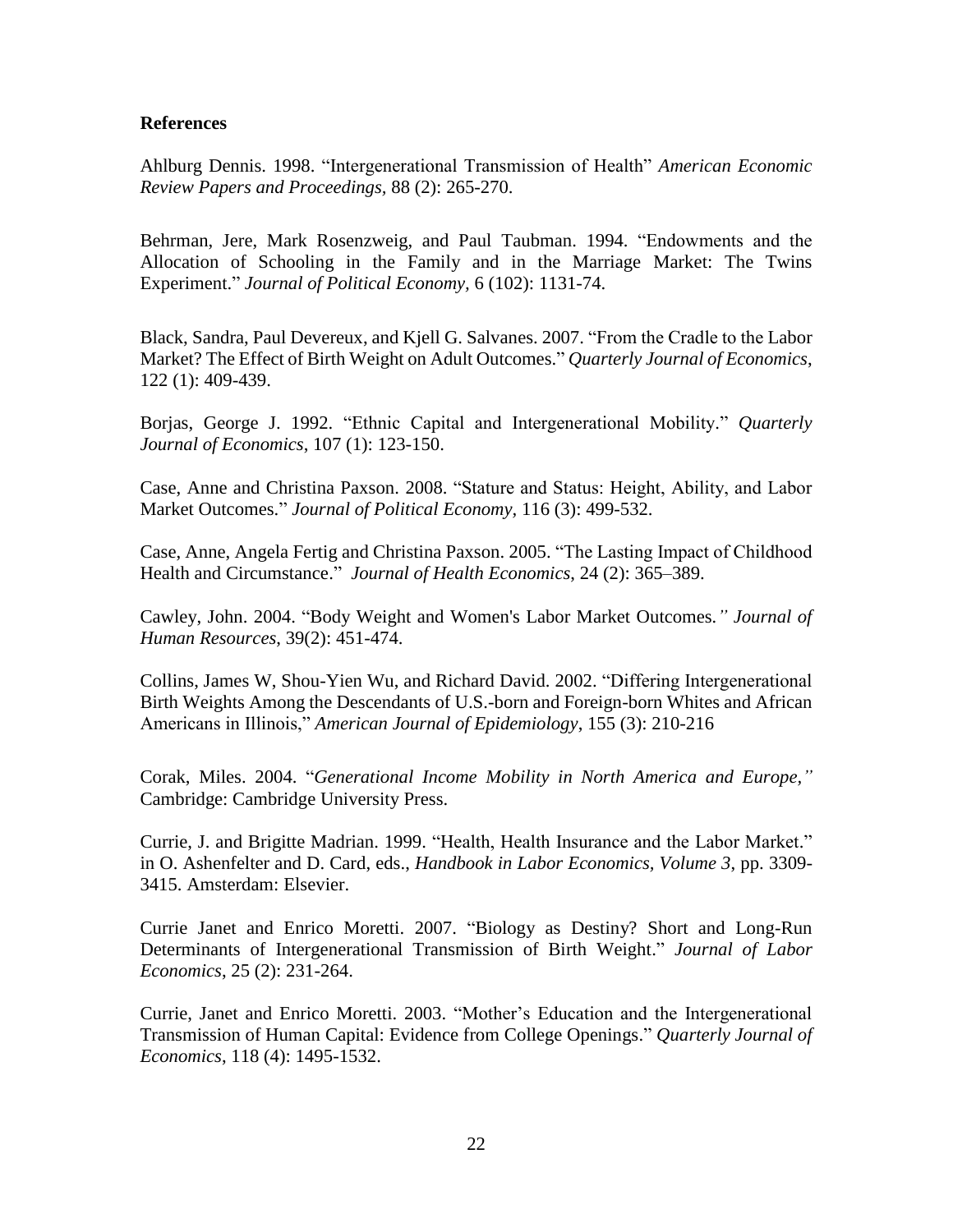Eriksson, Tor, Bratsberg, Bernt and Raaum, Oddbjarn. 2005. "Earnings Persistence across Generations: Transmission through Health?" Oslo University, Department of Economics, Unpublished Manuscript.

Ferrie, Joseph P. 2005. "The End of American Exceptionalism? Mobility in the United States since 1850." *Journal of Economic Perspectives*, 19 (3): 199-215.

Fogel, Robert. 1992. "Second Thoughts on the European Escape from Hunger: Famines, Chronic Malnutrition and Mortality Rates," in S. R. Osmani, ed., *Nutrition and Poverty,*  pp. 243-86*.* Oxford: Clarendon.

Galton, Francis. 1886. "Regression towards Mediocrity in Hereditary Stature." *Journal of the Anthropological Institute of Great Britain and Ireland*, 15: 246-263.

Garcia, Jaume and Climent Quintana-Domeque. 2005. "Obesity, Wages and Employment in Europe." EconWPA Working Paper.

Grossman, Michael. 1972. "On the Concept of Health Capital and the Demand for Health." *Journal of Political Economy*, 80 (2): 223-255.

Hertz Tom, Tamara Jayasundera, Patrizio Piraino, Sibel Selcuk, Nicole Smith, and Alina Verashchagina. 2007. "The Inheritance of Educational Inequality: International Comparisons and Fifty-year Trends." *The B.E. Journal of Economic Analysis and Policy*, 7 (2): 1935-1682.

Judge, Timothy A., and Daniel M. Cable. 2004. "The Effect of Physical Height on Workplace Success and Income: Preliminary Test of a Theoretical Model." *Journal of Applied Psychology*, 89 (1): 428-441.

Kuhn, Peter and Catherine Weinberger. 2005. "Leadership Skills and Wages." *Journal of Labor Economics*, 23 (3): 395-436.

Mushkin, Selma J. "Health as an Investment." *Journal of Political Economy*, 70(S5): 129- 129.

Persico Nicola, Andrew Postlewaite and Dan Silverman. 2004. "The Effect of Adolescent Experience on Labor Market Outcomes: The Case of Height." *Journal of Political Economy*, 112(5): 1019-1053.

Strauss, John and Duncan Thomas. 1995. "Human Resources: Empirical Modeling of Household and Family Decision." in J. Behrman and T.N. Srinivasan, eds., *Handbook of Development Economics*, Vol. 3, Amsterdam: Elsevier Science.

Solon, Gary R. 1992. "Intergenerational Income Mobility in the United States." *American Economic Review*, 82 (3): 393-408.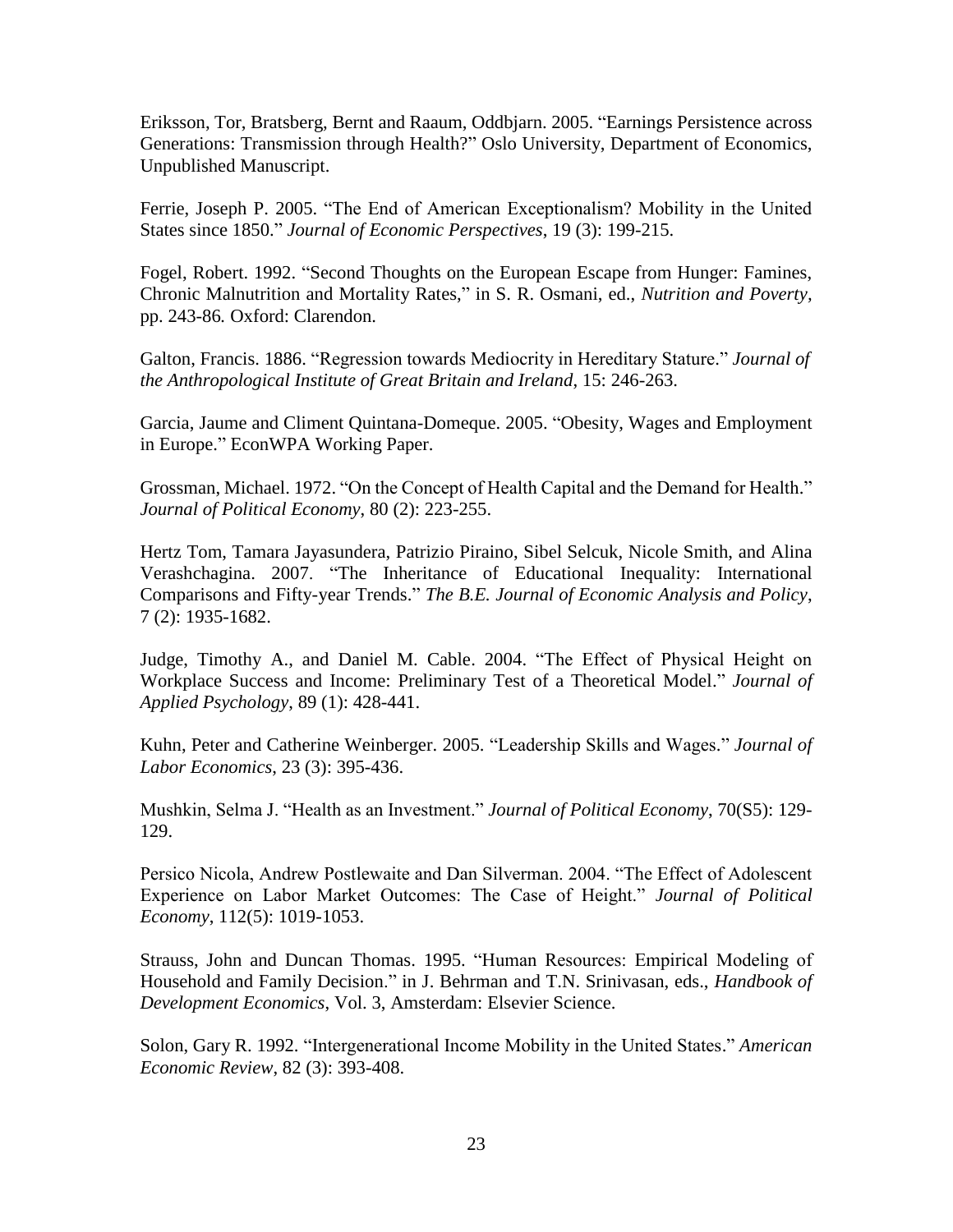Yuksel, Mutlu. 2007. "Intergenerational Mobility of Immigrants in Germany: Moving with Natives or Stuck in their Neighborhoods?" IZA Working Paper No. 4677.

Zimmerman, David J. 1992. "Regression toward Mediocrity in Economic Stature." *American Economic Review*, 82 (3): 409-429.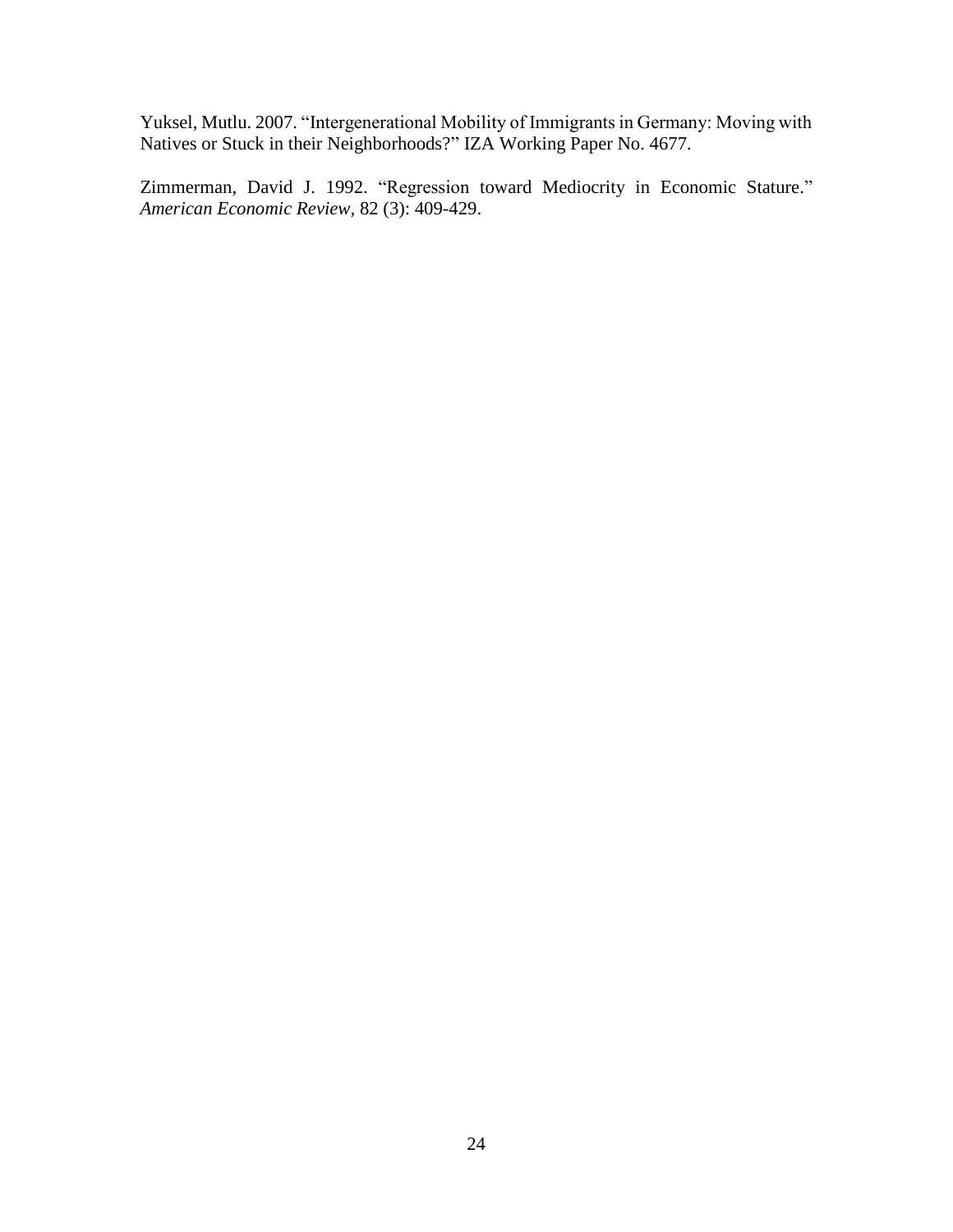|                         | All      | <b>Natives</b> | <b>Immigrants</b> |          |          |          |
|-------------------------|----------|----------------|-------------------|----------|----------|----------|
|                         |          |                | All               | 1st Gen. | 2nd Gen. | 3rd Gen. |
|                         | (1)      | (2)            | (3)               | (4)      | (5)      | (6)      |
| Weight (in pounds)      | 158.388  | 159.708        | 152.695           | 150.742  | 151.321  | 156.286  |
|                         | (40.570) | (40.570)       | (37.732)          | (34.203) | (35.543) | (43.110) |
| Height (in inches)      | 67.048   | 67.155         | 66.589            | 66.386   | 66.281   | 67.102   |
|                         | (4.125)  | (4.143)        | (4.017)           | (3.998)  | (3.864)  | (4.121)  |
| <b>BMI</b>              | 24.739   | 24.872         | 24.165            | 24.065   | 24.184   | 24.273   |
|                         | (5.557)  | (5.659)        | (5.058)           | (4.608)  | (4.958)  | (5.644)  |
| Depression              | 0.288    | 0.295          | 0.260             | 0.259    | 0.271    | 0.252    |
|                         | (0.453)  | (0.456)        | (0.439)           | (0.438)  | (0.445)  | (0.434)  |
| Asthma in 2004          | 0.176    | 0.175          | 0.180             | 0.150    | 0.213    | 0.188    |
|                         | (0.381)  | (0.380)        | (0.385)           | (0.357)  | (0.410)  | (0.392)  |
| Age                     | 18.648   | 18.711         | 18.376            | 18.443   | 18.362   | 18.303   |
|                         | (3.490)  | (3.523)        | (3.330)           | (3.292)  | (3.358)  | (3.356)  |
| Female                  | 0.488    | 0.487          | 0.493             | 0.477    | 0.487    | 0.517    |
|                         | (0.500)  | (0.500)        | (0.500)           | (0.500)  | (0.500)  | (0.500)  |
| White                   | 0.456    | 0.438          | 0.533             | 0.418    | 0.573    | 0.648    |
|                         | (0.498)  | (0.496)        | (0.499)           | (0.493)  | (0.495)  | (0.478)  |
| <b>Black</b>            | 0.389    | 0.461          | 0.082             | 0.074    | 0.090    | 0.086    |
|                         | (0.488)  | (0.498)        | (0.275)           | (0.262)  | (0.287)  | (0.280)  |
| Hispanic                | 0.224    | 0.132          | 0.615             | 0.799    | 0.630    | 0.360    |
|                         | (0.417)  | (0.339)        | (0.487)           | (0.401)  | (0.483)  | (0.480)  |
| American Indian         | 0.014    | 0.014          | 0.010             | 0.006    | 0.006    | 0.020    |
|                         | (0.116)  | (0.119)        | (0.102)           | (0.078)  | (0.077)  | (0.140)  |
| Asian\ Pasific Islander | 0.004    | 0.002          | 0.010             | 0.018    | 0.003    | 0.004    |
|                         | (0.062)  | (0.049)        | (0.097)           | (0.133)  | (0.057)  | (0.061)  |
| Other race              | 0.091    | 0.056          | 0.238             | 0.307    | 0.215    | 0.168    |
|                         | (0.287)  | (0.231)        | (0.426)           | (0.462)  | (0.411)  | (0.374)  |
| N max.                  | 19,165   | 15,541         | 3,624             | 1,484    | 998      | 1,142    |

**Table 1.Descriptive Statistics for Young Adults**

*Notes:* First, second and third generations refer to mothers' generation.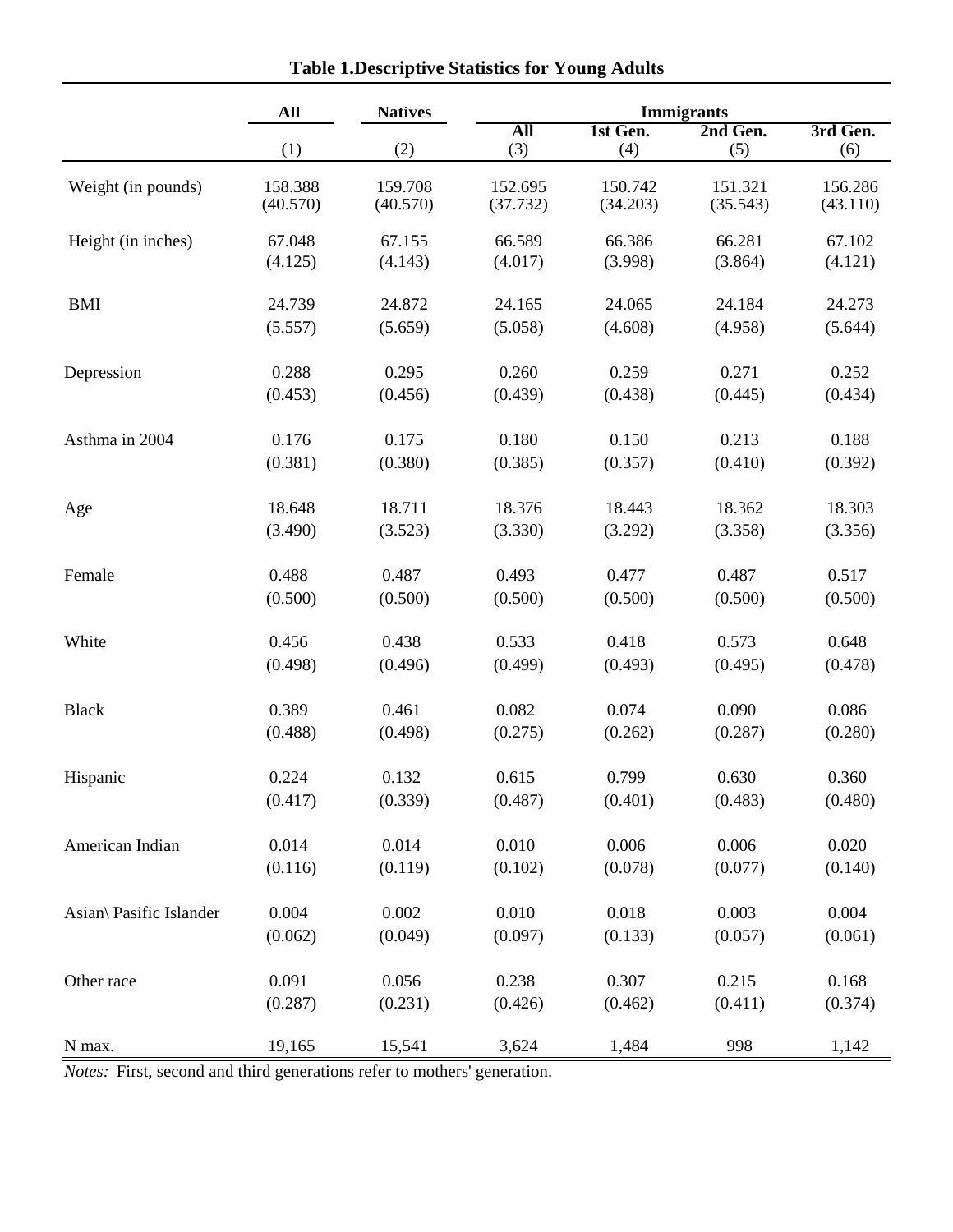|                               | All        | <b>Natives</b> |            | <b>Immigrants</b> |            |            |  |
|-------------------------------|------------|----------------|------------|-------------------|------------|------------|--|
|                               |            |                | All        | 1st Gen.          | 2nd Gen.   | 3rd Gen.   |  |
|                               | (1)        | (2)            | (3)        | (4)               | (5)        | (6)        |  |
| Weight (in pounds)            | 133.706    | 134.500        | 130.639    | 129.447           | 129.491    | 132.873    |  |
|                               | (25.754)   | (26.006)       | (24.519)   | (23.529)          | (23.447)   | (26.228)   |  |
| Height (in inches)            | 64.047     | 64.210         | 63.413     | 62.915            | 63.508     | 63.845     |  |
|                               | (2.724)    | (2.702)        | (2.717)    | (2.721)           | (2.855)    | (2.502)    |  |
| <b>BMI</b>                    | 22.957     | 22.983         | 22.854     | 22.945            | 22.642     | 22.944     |  |
|                               | (4.228)    | (4.278)        | (4.027)    | (3.922)           | (3.968)    | (4.174)    |  |
| Depression                    | 0.382      | 0.387          | 0.362      | 0.408             | 0.387      | 0.285      |  |
|                               | (0.486)    | (0.487)        | (0.481)    | (0.492)           | (0.487)    | (0.452)    |  |
| Asthma in 2004                | 0.134      | 0.136          | 0.126      | 0.092             | 0.166      | 0.128      |  |
|                               | (0.341)    | (0.343)        | (0.332)    | (0.289)           | (0.372)    | (0.334)    |  |
| Age                           | 21.257     | 21.222         | 21.393     | 21.609            | 20.912     | 21.581     |  |
|                               | (3.198)    | (3.200)        | (3.187)    | (3.189)           | (3.183)    | (3.143)    |  |
| Non-Black, Non-Hispanic       | 0.531      | 0.563          | 0.410      | 0.211             | 0.350      | 0.680      |  |
|                               | (0.499)    | (0.496)        | (0.492)    | (0.408)           | (0.477)    | (0.466)    |  |
| <b>Black</b>                  | 0.277      | 0.332          | 0.065      | 0.095             | 0.062      | 0.035      |  |
|                               | (0.447)    | (0.471)        | (0.246)    | (0.293)           | (0.241)    | (0.184)    |  |
| Hispanic                      | 0.192      | 0.105          | 0.525      | 0.694             | 0.588      | 0.285      |  |
|                               | (0.394)    | (0.307)        | (0.499)    | (0.461)           | (0.492)    | (0.451)    |  |
| Years of Education            | 10.331     | 10.381         | 10.135     | 9.339             | 10.210     | 10.944     |  |
| in 1979                       | (2.039)    | (1.934)        | (2.393)    | (2.797)           | (1.947)    | (1.935)    |  |
| <b>Total Household Income</b> | 16.268.09  | 16.210.36      | 16.485.22  | 14.551.93         | 15.007.83  | 19.920.88  |  |
| in 1979                       | (12675.76) | (12931.35)     | (11662.42) | (10331.92)        | (11410.39) | (12387.57) |  |
| Married in 1979               | 0.183      | 0.180          | 0.194      | 0.253             | 0.174      | 0.147      |  |
|                               | (0.386)    | (0.384)        | (0.396)    | (0.435)           | (0.379)    | (0.354)    |  |
| Urban at age 14               | 0.793      | 0.776          | 0.858      | 0.870             | 0.837      | 0.862      |  |
|                               | (0.405)    | (0.417)        | (0.349)    | (0.336)           | (0.369)    | (0.345)    |  |
| Unemp. Rate in Region         | 6.151      | 6.102          | 6.335      | 6.315             | 6.329      | 6.364      |  |
| in 1979                       | (2.235)    | (2.117)        | (2.627)    | (2.548)           | (2.731)    | (2.620)    |  |
| N max.                        | 91,424     | 72,464         | 18,960     | 7,008             | 5,576      | 6,376      |  |

**Table 2. Descriptive Statistics for Mothers**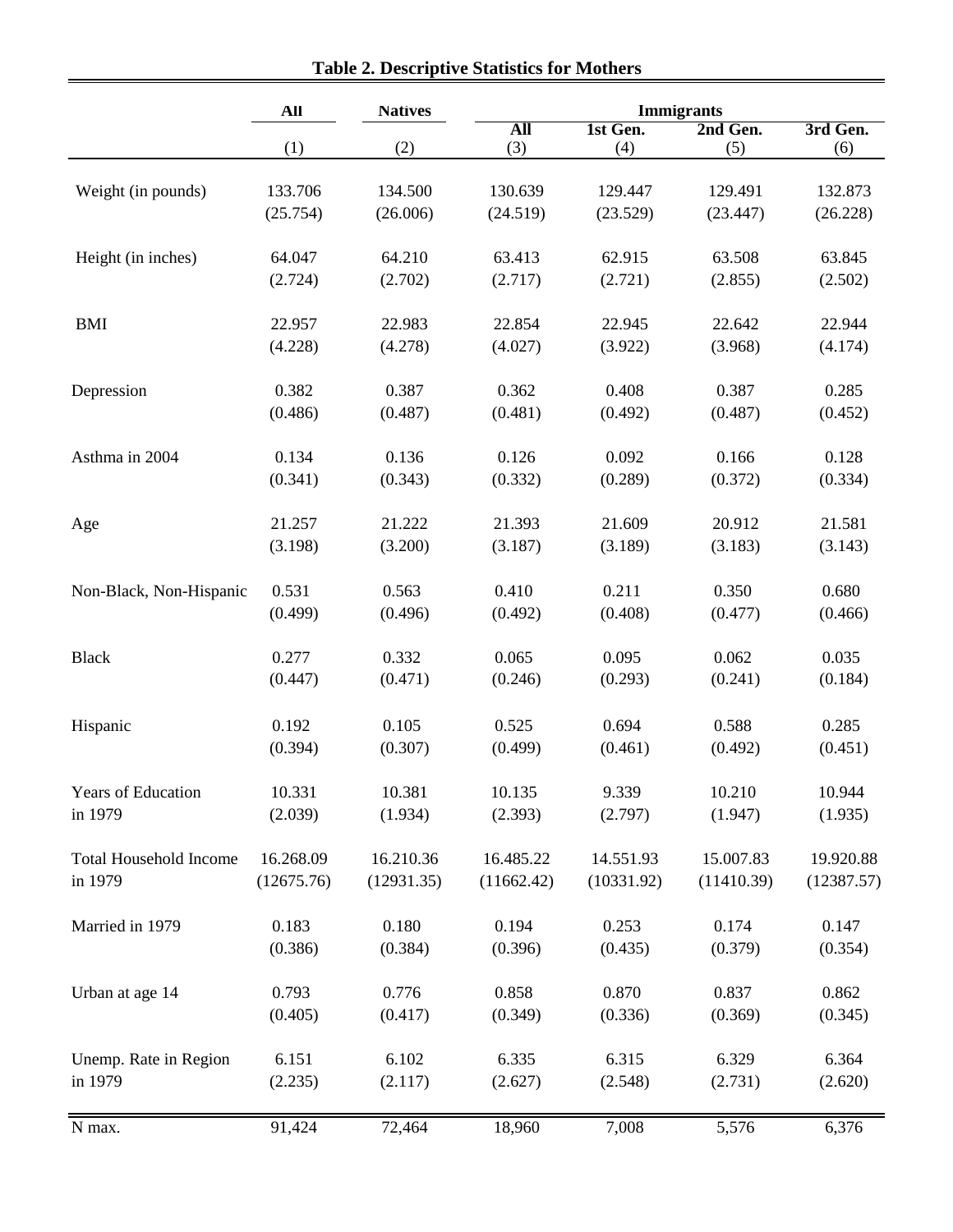| Table 3. Intergenerational Transmission of Health Outcomes |  |  |  |  |  |  |  |  |  |  |  |  |  |  |  |  |  |  |  |  |  |  |  |  |  |  |  |  |  |  |  |  |
|------------------------------------------------------------|--|--|--|--|--|--|--|--|--|--|--|--|--|--|--|--|--|--|--|--|--|--|--|--|--|--|--|--|--|--|--|--|
|------------------------------------------------------------|--|--|--|--|--|--|--|--|--|--|--|--|--|--|--|--|--|--|--|--|--|--|--|--|--|--|--|--|--|--|--|--|

|                                |            |              | <b>Children of Native-Born</b>     |                     |            |            | <b>Children of Immigrants</b> |                      |
|--------------------------------|------------|--------------|------------------------------------|---------------------|------------|------------|-------------------------------|----------------------|
|                                | (1)        | (2)          | (3)                                | (4)                 | (5)        | (6)        | (7)                           | (8)                  |
|                                |            |              | Panel A: Child's Weight            |                     |            |            |                               |                      |
| Mother's Weight                | 0.499***   | $0.461***$   | $0.429***$                         | $0.370*$            | $0.706***$ | $0.578***$ | $0.488***$                    | $-0.176$             |
|                                | (0.040)    | (0.040)      | (0.056)                            | (0.197)             | (0.090)    | (0.087)    | (0.089)                       | (0.594)              |
|                                |            |              |                                    |                     |            |            |                               |                      |
| Low Income Quantile            |            |              | 2.068<br>(2.697)                   | 9.945<br>(16.426)   |            |            | $-3.076$<br>(4.001)           | $-3.984$<br>(21.969) |
|                                |            |              |                                    |                     |            |            |                               |                      |
| Mother's Education             |            |              | $-2.409**$                         | 4.058               |            |            | $-1.308$                      | $-2.128$             |
| in 1979                        |            |              | (1.022)                            | (3.331)             |            |            | (1.110)                       | (8.153)              |
| Married in 1979                |            |              | $-2.705$                           | $-50.733***$        |            |            | $-15.145**$                   | 61.461**             |
|                                |            |              | (10.540)                           | (17.407)            |            |            | (5.927)                       | (30.576)             |
| Unemp. Rate in Region          |            |              | 0.709                              | 6.016               |            |            | 0.454                         |                      |
| in 1979                        |            |              | (0.472)                            | (4.175)             |            |            | (0.686)                       |                      |
| $R^2$                          | 0.077      | 0.283        | 0.244                              | 0.744               | 0.153      | 0.402      | 0.385                         | 0.829                |
| N                              | 3921       | 3508         | 2068                               | 2068                | 914        | 850        | 488                           | 488                  |
|                                |            |              |                                    |                     |            |            |                               |                      |
|                                |            |              | Panel B: Child's Height            |                     |            |            |                               |                      |
| Mother's Height                | $0.404***$ | $0.421***$   | $0.393***$                         | $0.332***$          | $0.471***$ | $0.466***$ | $0.387***$                    | 0.015                |
|                                | (0.031)    | (0.024)      | (0.029)                            | (0.097)             | (0.067)    | (0.060)    | (0.074)                       | (0.202)              |
| Low Income Quantile            |            |              | 0.093                              | $-1.466$            |            |            | $-0.020$                      | $-4.422**$           |
|                                |            |              | (0.179)                            | (1.626)             |            |            | (0.398)                       | (2.208)              |
|                                |            |              |                                    |                     |            |            |                               |                      |
| Mother's Education             |            |              | 0.083                              | $-0.007$            |            |            | 0.083                         | 1.523                |
| in 1979                        |            |              | (0.088)                            | (0.259)             |            |            | (0.124)                       | (1.038)              |
|                                |            |              |                                    |                     |            |            |                               |                      |
| Married in 1979                |            |              | 0.463<br>(0.601)                   | $-0.103$<br>(1.317) |            |            | $-0.163$<br>(0.566)           | 9.750***<br>(3.389)  |
|                                |            |              |                                    |                     |            |            |                               |                      |
| Unemp. Rate in Region          |            |              | $-0.006$                           | 0.133               |            |            | $-0.013$                      |                      |
| in 1979                        |            |              | (0.037)                            | (0.312)             |            |            | (0.066)                       |                      |
|                                |            |              |                                    |                     |            |            |                               |                      |
| $R^2$                          | 0.062      | 0.56         | 0.547                              | 0.825               | 0.09       | 0.556      | 0.541                         | 0.867                |
| N                              | 3,955      | 3,539        | 2,087                              | 2,087               | 916        | 852        | 488                           | 488                  |
|                                |            |              |                                    |                     |            |            |                               |                      |
| Mother's BMI                   | $0.449***$ | $0.392***$   | Panel C: Child's BMI<br>$0.383***$ | $0.422**$           | $0.578***$ | $0.465***$ | $0.538***$                    | $-0.303$             |
|                                | (0.032)    | (0.035)      | (0.051)                            | (0.175)             | (0.072)    | (0.064)    | (0.081)                       | (0.515)              |
|                                |            |              |                                    |                     |            |            |                               |                      |
| Low Income Quantile            |            |              | 0.315                              | 3.023               |            |            | $-0.386$                      | 4.476                |
|                                |            |              | (0.401)                            | (2.683)             |            |            | (0.654)                       | (2.888)              |
|                                |            |              |                                    |                     |            |            |                               |                      |
| Mother's Education             |            |              | $-0.440***$                        | 0.538               |            |            | $-0.280$                      | $-2.801*$            |
| in 1979                        |            |              | (0.155)                            | (0.468)             |            |            | (0.183)                       | (1.471)              |
| Married in 1979                |            |              | $-0.906$                           | $-7.724***$         |            |            | $-2.437***$                   | 7.311                |
|                                |            |              | (1.573)                            | (2.088)             |            |            | (0.939)                       | (5.029)              |
|                                |            |              |                                    |                     |            |            |                               |                      |
| Unemp. Rate in Region          |            |              | $0.116*$                           | 0.761               |            |            | 0.056                         |                      |
| in 1979                        |            |              | (0.066)                            | (0.591)             |            |            | (0.102)                       |                      |
|                                |            |              |                                    |                     |            |            |                               |                      |
| $\mathbb{R}^2$                 | 0.092      | 0.164        | 0.158                              | 0.718               | 0.157      | 0.227      | 0.255                         | 0.793                |
| N<br>Child's Age, Sex and Race | 3,899      | 3,487<br>Yes | 2,052<br>Yes                       | 2,052<br>Yes        | 897        | 835<br>Yes | 479<br>Yes                    | 479<br>Yes           |
| Household Characteristics      |            |              | Yes                                | Yes                 |            |            | Yes                           | Yes                  |
| Grandmother Fixed Effect       |            |              |                                    | Yes                 |            |            |                               | Yes                  |

Adult Weights. from a separate regression using 1982 for parents and 2004 for young adults. Each regression is weighted using the 2004 Young *Notes*: Standard error are reported in parenthesis. Standard errors are clustered at the family level. Asterisks denote significance levels (\*=.10, \*\*=.05, \*\*\*=.01). Household characteristics include: mother's race, household income, and marital status, urban area residence and unemployment rate in the current residence for the first year in which the mother was interviewed. Each column is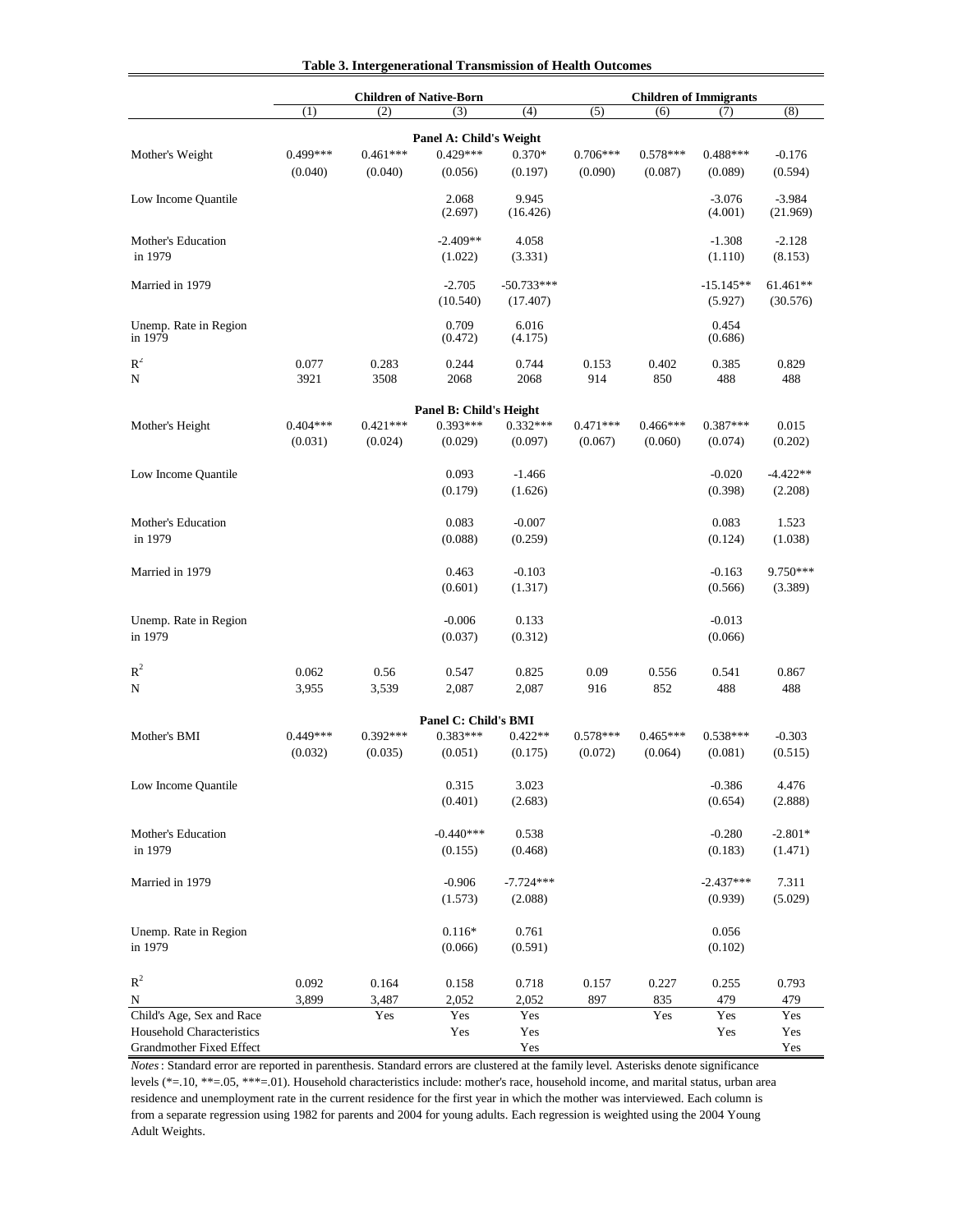| Table 4. Intergenerational Transmission of Health with Averages |  |  |  |  |  |
|-----------------------------------------------------------------|--|--|--|--|--|
|-----------------------------------------------------------------|--|--|--|--|--|

|                       |                       | <b>Children of Native-Born</b> |                                    | <b>Children of Immigrants</b> |                     |                       |
|-----------------------|-----------------------|--------------------------------|------------------------------------|-------------------------------|---------------------|-----------------------|
|                       | 1-Year<br>(1)         | 2-Years<br>(2)                 | 3-Years<br>(3)                     | 1-Year<br>(4)                 | 2-Years<br>(5)      | 3-Years<br>(6)        |
|                       |                       |                                | Panel A: Child's Weight            |                               |                     |                       |
| Mother's Weight       | $0.429***$            | $0.442***$                     | $0.455***$                         | $0.488***$                    | $0.469***$          | $0.402***$            |
|                       | (0.056)               | (0.060)                        | (0.057)                            | (0.089)                       | (0.102)             | (0.103)               |
| Low Income Quartile   | 2.068<br>(2.697)      | 1.786<br>(2.705)               | 2.273<br>(2.735)                   | $-3.076$<br>(4.001)           | $-3.377$<br>(4.260) | $-4.032$<br>(4.378)   |
| Mother's Education    | $-2.409**$            | $-2.320**$                     | $-2.243**$                         | $-1.308$                      | $-1.166$            | $-1.258$              |
| in 1979               | (1.022)               | (1.002)                        | (1.004)                            | (1.110)                       | (1.129)             | (1.192)               |
| Married in 1979       | $-2.705$              | $-3.132$                       | $-2.927$                           | $-15.145**$                   | $-13.362**$         | $-12.469*$            |
|                       | (10.540)              | (10.690)                       | (10.672)                           | (5.927)                       | (6.784)             | (7.001)               |
| Unemp. Rate in Region | 0.709                 | 0.666                          | 0.736                              | 0.454                         | 0.348               | 0.508                 |
| in 1979               | (0.472)               | (0.473)                        | (0.474)                            | (0.686)                       | (0.716)             | (0.726)               |
| $\mathbb{R}^2$        | 0.244                 | 0.247                          | 0.255                              | 0.385                         | 0.377               | 0.371                 |
| N                     | 2,068                 | 2,052                          | 2,007                              | 488                           | 473                 | 462                   |
|                       |                       |                                | <b>Panel B: Child's Height</b>     |                               |                     |                       |
| Mother's Height       | $0.393***$            | $0.417***$                     | $0.424***$                         | $0.387***$                    | $0.430***$          | $0.446***$            |
|                       | (0.029)               | (0.029)                        | (0.029)                            | (0.074)                       | (0.081)             | (0.083)               |
| Low Income Quartile   | 0.093                 | 0.089                          | 0.127                              | $-0.020$                      | $-0.015$            | $-0.026$              |
|                       | (0.179)               | (0.179)                        | (0.179)                            | (0.398)                       | (0.406)             | (0.404)               |
|                       |                       |                                |                                    |                               |                     |                       |
| Mother's Education    | 0.083                 | 0.077                          | 0.075                              | 0.083                         | 0.088               | 0.101                 |
| in 1979               | (0.088)               | (0.090)                        | (0.091)                            | (0.124)                       | (0.125)             | (0.128)               |
| Married in 1979       | 0.463                 | 0.423                          | 0.486                              | $-0.163$                      | $-0.020$            | 0.072                 |
|                       | (0.601)               | (0.601)                        | (0.607)                            | (0.566)                       | (0.567)             | (0.571)               |
| Unemp. Rate in Region | $-0.006$              | $-0.005$                       | $-0.004$                           | $-0.013$                      | $-0.021$            | $-0.019$              |
| in 1979               | (0.037)               | (0.037)                        | (0.037)                            | (0.066)                       | (0.068)             | (0.069)               |
| $R^2$                 | 0.547                 | 0.551                          | 0.551                              | 0.541                         | 0.546               | 0.550                 |
| N                     | 2,087                 | 2,074                          | 2,041                              | 488                           | 474                 | 467                   |
|                       |                       |                                |                                    |                               |                     |                       |
|                       |                       | $0.408***$                     | Panel C: Child's BMI<br>$0.412***$ |                               | $0.535***$          |                       |
| Mother's BMI          | $0.383***$<br>(0.051) | (0.054)                        | (0.052)                            | $0.538***$<br>(0.081)         | (0.081)             | $0.452***$<br>(0.090) |
|                       |                       |                                |                                    |                               |                     |                       |
| Low Income Quartile   | 0.315                 | 0.312                          | 0.358                              | $-0.386$                      | $-0.312$            | $-0.418$              |
|                       | (0.401)               | (0.403)                        | (0.407)                            | (0.654)                       | (0.701)             | (0.726)               |
| Mother's Education    | $-0.440***$           | $-0.422***$                    | $-0.410***$                        | $-0.280$                      | $-0.273$            | $-0.292$              |
| in 1979               | (0.155)               | (0.153)                        | (0.154)                            | (0.183)                       | (0.187)             | (0.216)               |
| Married in 1979       | $-0.906$              | $-0.932$                       | $-0.965$                           | $-2.437***$                   | $-2.064**$          | $-1.755*$             |
|                       | (1.573)               | (1.597)                        | (1.583)                            | (0.939)                       | (1.014)             | (1.055)               |
| Unemp. Rate in Region | $0.116*$              | $0.109*$                       | $0.119*$                           | 0.056                         | 0.020               | 0.048                 |
| in 1979               | (0.066)               | (0.066)                        | (0.067)                            | (0.102)                       | (0.107)             | (0.111)               |
|                       |                       |                                |                                    |                               |                     |                       |
| $R^2$                 | 0.158                 | 0.161                          | 0.169                              | 0.255                         | 0.244               | 0.225                 |
| N                     | 2,052                 | 2,033                          | 1,987                              | 479                           | 465                 | 452                   |

Notes: Standard error are reported in parenthesis. Standard errors are clustered at the family level. Asterisks and whether household lives in an urban area. Each regression is weighted using the 2004 Young Adult Weights. denote significance levels (\*=.10, \*\*=.05, \*\*\*=.01). Other controls include child's sex, race, and age, mother's race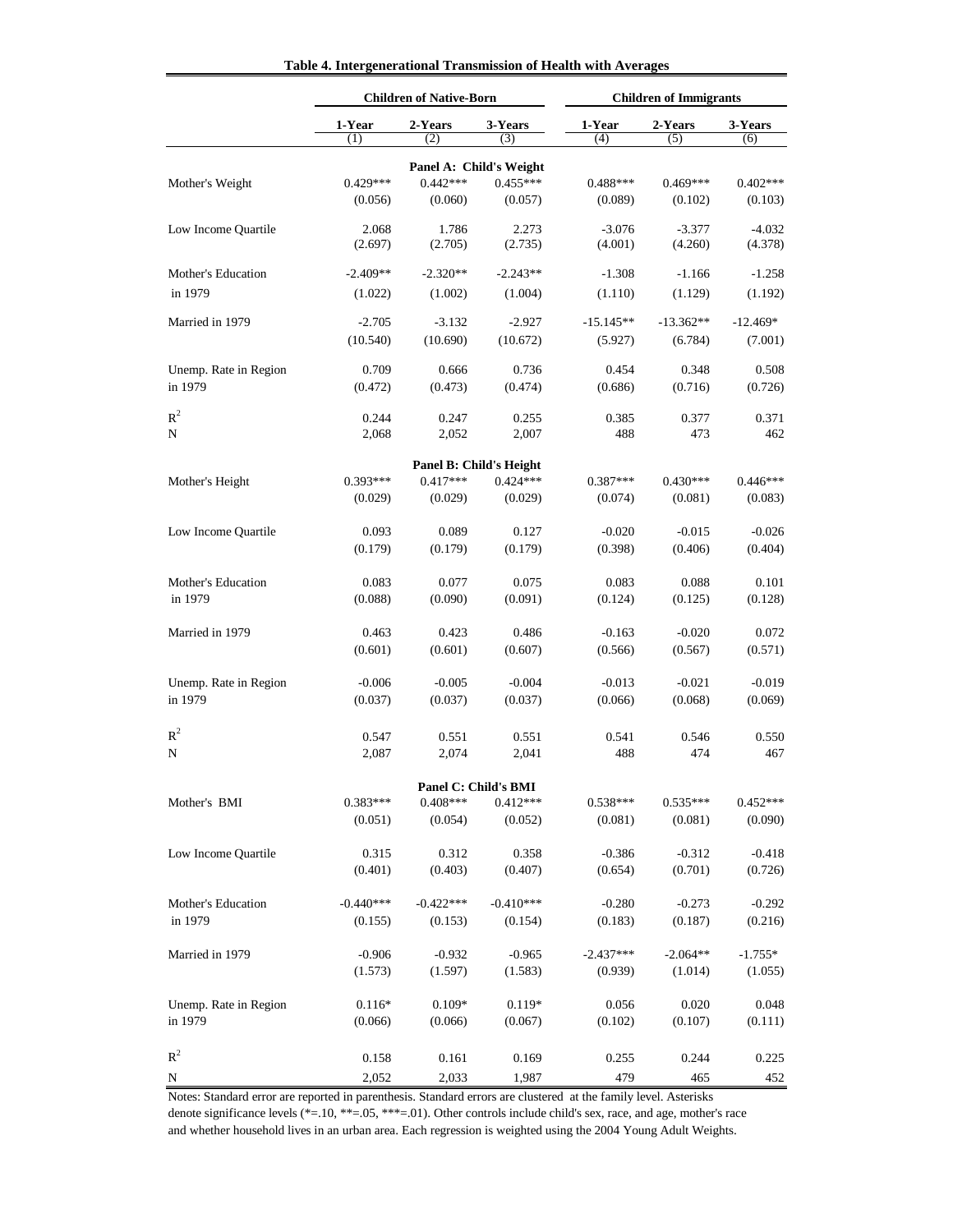|                                  | <b>Children of Native-Born</b> |            |                            |          | <b>Children of Immigrants</b> |            |            |          |  |
|----------------------------------|--------------------------------|------------|----------------------------|----------|-------------------------------|------------|------------|----------|--|
|                                  | (1)                            | (2)        | (3)                        | (4)      | (5)                           | (6)        | (7)        | (8)      |  |
|                                  |                                |            | Panel A: Asthma            |          |                               |            |            |          |  |
| Mother has Asthma                | $0.170***$                     | $0.176***$ | $0.173***$                 | 0.008    | $0.220***$                    | $0.216***$ | $0.255***$ | 0.447    |  |
|                                  | (0.029)                        | (0.031)    | (0.045)                    | (0.137)  | (0.055)                       | (0.058)    | (0.086)    | (0.701)  |  |
|                                  |                                |            |                            |          |                               |            |            |          |  |
| Low Income Quantile              |                                |            | 0.002                      | 0.500    |                               |            | 0.067      | $-0.124$ |  |
|                                  |                                |            | (0.026)                    | (0.527)  |                               |            | (0.064)    | (0.261)  |  |
|                                  |                                |            |                            |          |                               |            |            |          |  |
| Mother's Education               |                                |            | $-0.004$                   | 0.002    |                               |            | $-0.003$   | 0.173    |  |
| in 1979                          |                                |            | (0.011)                    | (0.034)  |                               |            | (0.014)    | (0.114)  |  |
|                                  |                                |            |                            |          |                               |            |            |          |  |
| Married in 1979                  |                                |            | 0.021                      | $-0.033$ |                               |            | 0.043      | 0.216    |  |
|                                  |                                |            | (0.085)                    | (0.157)  |                               |            | (0.094)    | (0.302)  |  |
|                                  |                                |            |                            |          |                               |            |            |          |  |
| Unemp. Rate in Region            |                                |            | $-0.004$                   | $-0.026$ |                               |            | 0.002      |          |  |
| in 1979                          |                                |            | (0.005)                    | (0.041)  |                               |            | (0.009)    |          |  |
|                                  |                                |            |                            |          |                               |            |            |          |  |
| $R^2$                            | 0.024                          | 0.033      | 0.036                      | 0.627    | 0.039                         | 0.086      | 0.116      | 0.739    |  |
| ${\bf N}$                        | 3,785                          | 3,395      | 1,998                      | 1,998    | 924                           | 858        | 497        | 497      |  |
|                                  |                                |            |                            |          |                               |            |            |          |  |
|                                  |                                |            | <b>Panel B: Depression</b> |          |                               |            |            |          |  |
| Mother is Depressed              | $0.081***$                     | $0.076***$ | $0.086***$                 | 0.118    | 0.011                         | 0.015      | 0.003      | 0.022    |  |
|                                  | (0.018)                        | (0.019)    | (0.025)                    | (0.102)  | (0.035)                       | (0.035)    | (0.050)    | (0.152)  |  |
|                                  |                                |            | $-0.019$                   | $-0.241$ |                               |            | $-0.035$   | 0.259    |  |
| Low Income Quartile              |                                |            | (0.029)                    | (0.373)  |                               |            | (0.048)    | (0.328)  |  |
|                                  |                                |            |                            |          |                               |            |            |          |  |
| Mother's Education               |                                |            | $-0.018*$                  | $-0.006$ |                               |            | $-0.019$   | 0.078    |  |
| in 1979                          |                                |            | (0.011)                    | (0.043)  |                               |            | (0.017)    | (0.092)  |  |
|                                  |                                |            |                            |          |                               |            |            |          |  |
| Married in 1979                  |                                |            | $-0.074$                   | $-0.489$ |                               |            | $-0.090$   | 0.654    |  |
|                                  |                                |            | (0.066)                    | (0.333)  |                               |            | (0.082)    | (0.407)  |  |
| Unemp. Rate in Region            |                                |            | 0.001                      | 0.027    |                               |            | 0.004      |          |  |
| in 1979                          |                                |            | (0.005)                    | (0.035)  |                               |            | (0.008)    |          |  |
|                                  |                                |            |                            |          |                               |            |            |          |  |
| $R^2$                            | 0.008                          | 0.044      | 0.042                      | 0.572    | $0.000\,$                     | 0.083      | 0.106      | 0.697    |  |
| ${\bf N}$                        | 3,957                          | 3,538      | 2,082                      | 2,082    | 961                           | 893        | 510        | 510      |  |
| Child's Age, Sex and Race        |                                | Yes        | Yes                        | Yes      |                               | Yes        | Yes        | Yes      |  |
| Household Characteristics        |                                |            | Yes                        | Yes      |                               |            | Yes        | Yes      |  |
| <b>Grandmother Fixed Effects</b> |                                |            |                            | Yes      |                               |            |            | Yes      |  |

#### **Table 5. Intergenerational Transmission of Health Outcomes**

adults. In Panel B, data from 1992 is used for parents and from 2004 for young adults. Each regression is weighted using 2004 Young Adult Weights. *Notes*: Standard error are reported in parenthesis. Standard errors are clustered at the family level. Asterisks denote significance levels (\*=.10, \*\*=.05, \*\*\*=.01). Household characteristics include: mother's race, household income, mother's marital status, whether household lived in urban area and unemployment rate in current residence for the first year in which the mother was interviewed. In Panel A, each column is from a separate regression using 2004 for parents and young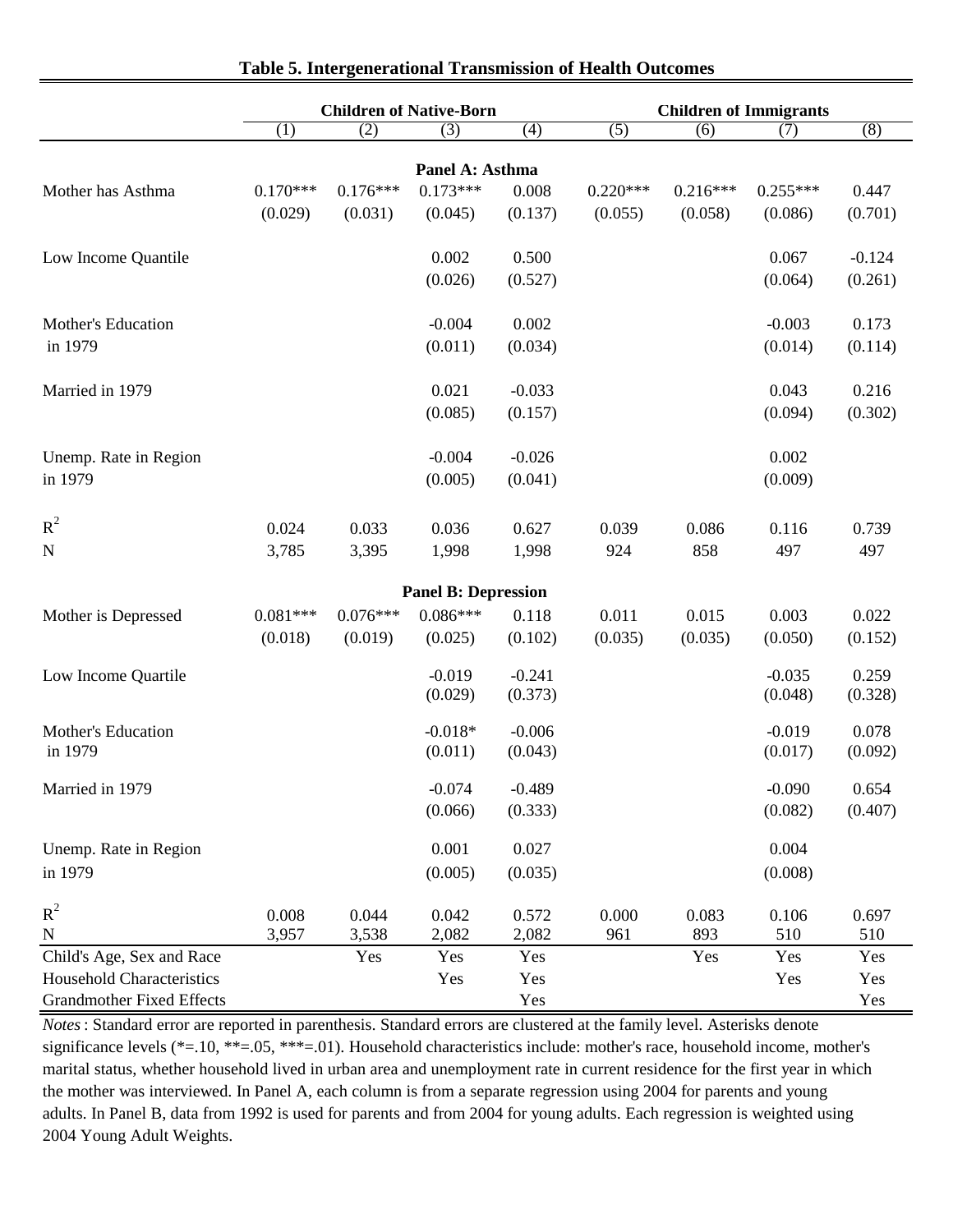|                             | All        | <b>First</b>                   | <b>Second</b> | <b>Third</b> |  |  |  |  |  |  |
|-----------------------------|------------|--------------------------------|---------------|--------------|--|--|--|--|--|--|
|                             | (1)        | (2)                            | (3)           | (4)          |  |  |  |  |  |  |
|                             |            |                                |               |              |  |  |  |  |  |  |
|                             |            | <b>Panel A: Child's Weight</b> |               |              |  |  |  |  |  |  |
| Mother's Weight             | $0.536***$ | $0.559***$                     | $0.465***$    | $0.404***$   |  |  |  |  |  |  |
|                             | (0.087)    | (0.125)                        | (0.114)       | (0.101)      |  |  |  |  |  |  |
| $R^2$                       | 0.392      | 0.391                          | 0.338         | 0.427        |  |  |  |  |  |  |
| $\mathbf N$                 | 806        | 298                            | 233           | 275          |  |  |  |  |  |  |
|                             |            | <b>Panel B: Child's Height</b> |               |              |  |  |  |  |  |  |
| Mother's Height             | $0.514***$ | $0.457***$                     | $0.268**$     | $0.658***$   |  |  |  |  |  |  |
|                             | (0.064)    | (0.080)                        | (0.112)       | (0.097)      |  |  |  |  |  |  |
| $R^2$                       | 0.559      | 0.630                          | 0.559         | 0.607        |  |  |  |  |  |  |
| $\mathbf N$                 | 806        | 291                            | 235           | 280          |  |  |  |  |  |  |
| <b>Panel C: Child's BMI</b> |            |                                |               |              |  |  |  |  |  |  |
| Mother's BMI                | $0.420***$ | $0.509***$                     | $0.492***$    | $0.319***$   |  |  |  |  |  |  |
|                             | (0.062)    | (0.144)                        | (0.096)       | (0.070)      |  |  |  |  |  |  |
| $R^2$                       | 0.213      | 0.215                          | 0.23          | 0.291        |  |  |  |  |  |  |
| $\overline{N}$              | 785        | 281                            | 230           | 274          |  |  |  |  |  |  |

#### **across Immigrant Generations Table 6. Intergenerational Transmission of Health**

Notes: Standard errors are reported in parenthesis. Standard errors are clustered Other controls include child's sex, age, race and mother's age. Each regression is is weighted using the 2004 Young Adult Weights. at the family level. Asterisks denote significance levels (\*=.10, \*\*=.05, \*\*\*=.01).